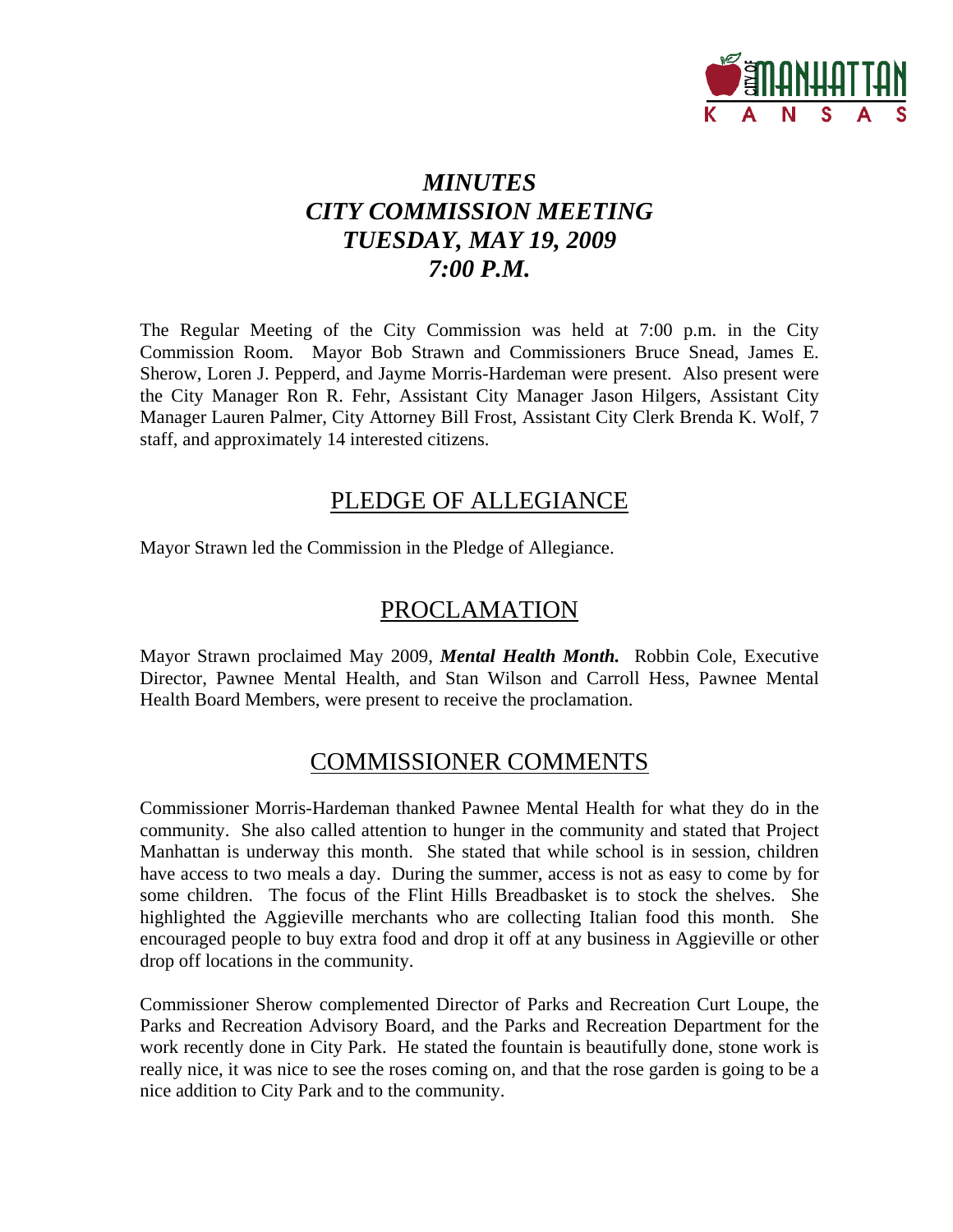# CONSENT AGENDA

(\* denotes those items discussed)

#### **MINUTES**

The Commission approved the minutes of the Regular City Commission Meeting held Tuesday, May 5, 2009.

#### **CLAIMS REGISTER NO. 2612**

The Commission approved Claims Register No. 2612 authorizing and approving the payment of claims from April 29, 2009, to May 12, 2009, in the amount of \$1,622,052.62.

#### **LICENSES – CEREAL MALT BEVERAGE**

The Commission approved an annual Cereal Malt Beverage License for LTRT, Inc. d/b/a Doe's Eat Place, 2605 Stagghill Rd., Manhattan; Happy Valley, LLC, 1120 Laramie St., Manhattan; Hy-Vee, Inc., 5820 Westown Parkway, West Des Moines, Iowa; and Leiszler Oil Co., d/b/a Short Stop #12, 635 W. Crawford, Clay Center, Kansas.

#### **\* ORDINANCE NO. 6759 – 2009A GENERAL OBLIGATION BONDS**

Bernie Hayen, Director of Finance, provided information on the General Obligation Bond and Refunding Bond sale and the interest rate the City received.

The Commission approved accepting the best bid from George K. Baum and Company, of Kansas City, Missouri, for Series 2009-A and Refunding Series 2009-B and approved Ordinance No. 6759 issuing \$3,830,000.00 in general obligation bonds (Series 2009-A) to finance eleven (11) special assessment projects (*Cedar Glen Addition – Street (ST0618);Grand Mere Vanesta, Unit Two – Street and Storm Drainage (ST0629/SM0605); Hawthorne Woods Addition – Sanitary Sewer (SS0711), Street (ST0715), Water (WA0709), and Trail (SP0707); Scenic Meadows Addition, Unit Two, Phase I – Sanitary Sewer (SS0702), Sanitary Sewer – Lift Station (SS0703), Street (ST0701), and Water (WA0702), and;1600 Block Alley between Houston and Pierre Streets– Street (ST0801)*) and \$3,755,000.00 in general obligation refunding bonds (Series 2009-B) to refund Bond Series 202, 203, 205, and 206; and approve Resolution Nos. 051909-A and 051909-B authorizing delivery of the bonds to the low bidder.

**\* RESOLUTION NO. 051909-C – TEMPORARY NOTE SERIES NO. 2009-02** Bernie Hayen, Director of Finance, provided information on the Temporary Note sale and the interest rate the City received.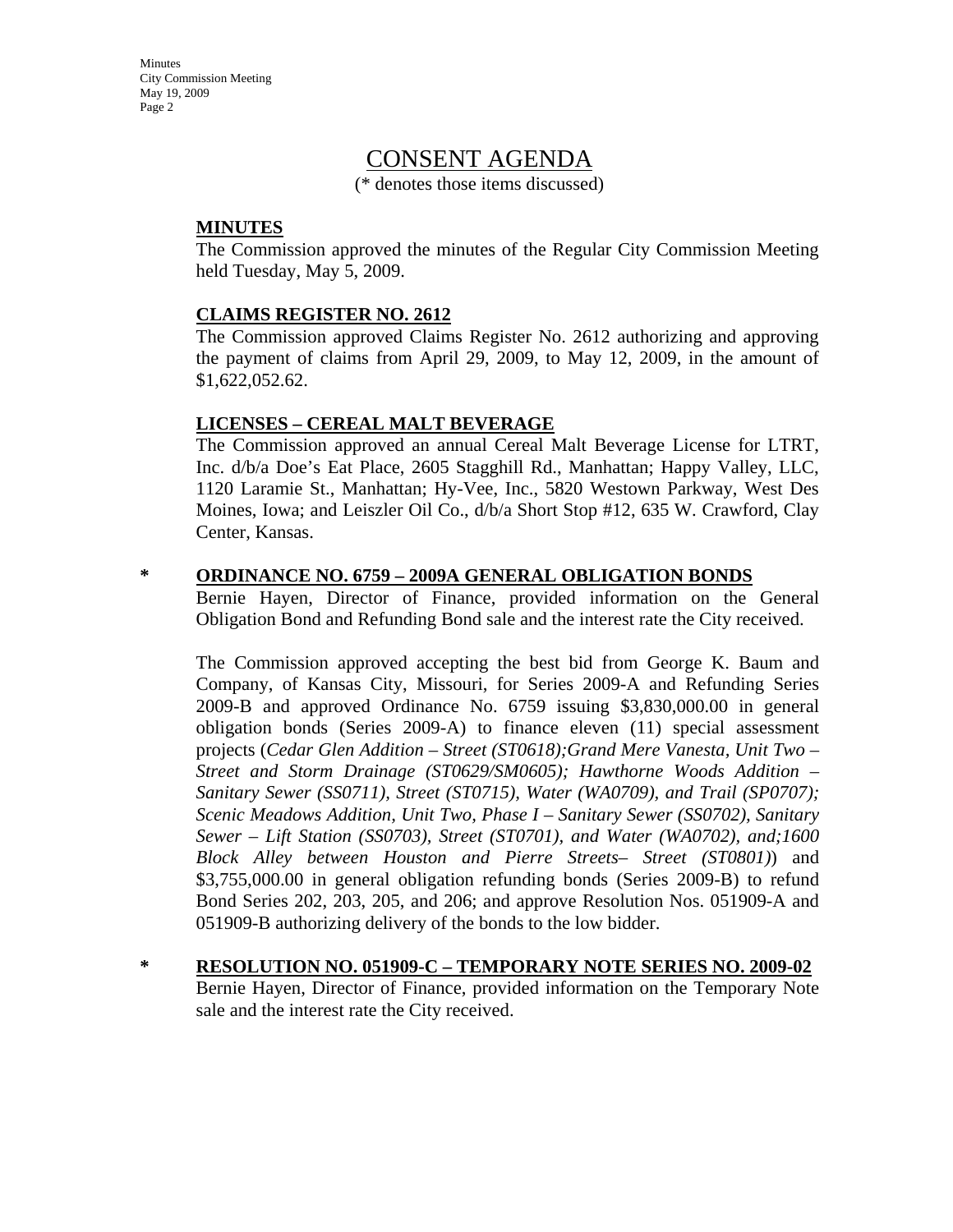# CONSENT AGENDA (*CONTINUED*)

### **\* RESOLUTION NO. 051909-C – TEMPORARY NOTE SERIES NO. 2009-02** *(CONTINUED)*

The Commission approved accepting the best bid from UMB Bank, n.a., of Kansas City, Missouri, for selling the notes and approved Resolution No. 051909-C issuing Temporary Note Series No. 2009-02 in the amount of \$2,665,000.00 to finance the following five (5) special assessment and capital projects to be debt financed: *Prairie Lakes, Unit 3, Street Improvements (ST0619); Stone Pointe, Unit 1, Phase 2, Pedestrian Bridge (SP0701); Marlatt Waterway Restoration Project (SM0701); Inverted Siphon Rehabilitation and Odor Control Project (SP0702); and 2008 New and Parallel Water Lines project (WA0806).* 

### **ORDINANCE NO. 6760 – REZONE – WILLIE'S VILLAS**

The Commission approved Ordinance No. 6760 rezoning the proposed Willie's Villas, generally located at 1021 and 1029 Vattier Street, from R-3, Multiple-Family Residential District with M-FRO, Multi-family Redevelopment Overlay, to PUD, Residential Planned Unit Development District, based on the findings in the Staff Report with the six (6) conditions recommended by the Planning Board *(See Attachment No. 1)*.

### **FIRST READING – REMOVE PARKING – FAIR LANE (SOUTH DELAWARE AVENUE TO SOUTH MANHATTAN AVENUE)**

The Commission approved first reading of an ordinance removing parking along Fair Lane from South Delaware Avenue to South Manhattan Avenue.

#### **RESOLUTION NO. 051909-D – PETITION - GRAND MERE VANESTA, UNIT 3 – STREET (ST0904) IMPROVEMENTS**

The Commission found the petition sufficient and approved Resolution No. 051909-D finding the project advisable and authorizing construction for Grand Mere Vanesta, Unit 3, Street (ST0904) Improvements.

#### **RESOLUTION NO. 051909-E – PETITION – GRAND MERE VANESTA, UNIT 3 – SANITARY SEWER (SS0905) IMPROVEMENTS**

The Commission found the petition sufficient and approved Resolution No. 051909-E finding the project advisable and authorizing construction for Grand Mere Vanesta, Unit 3, Sanitary Sewer (SS0905) Improvements.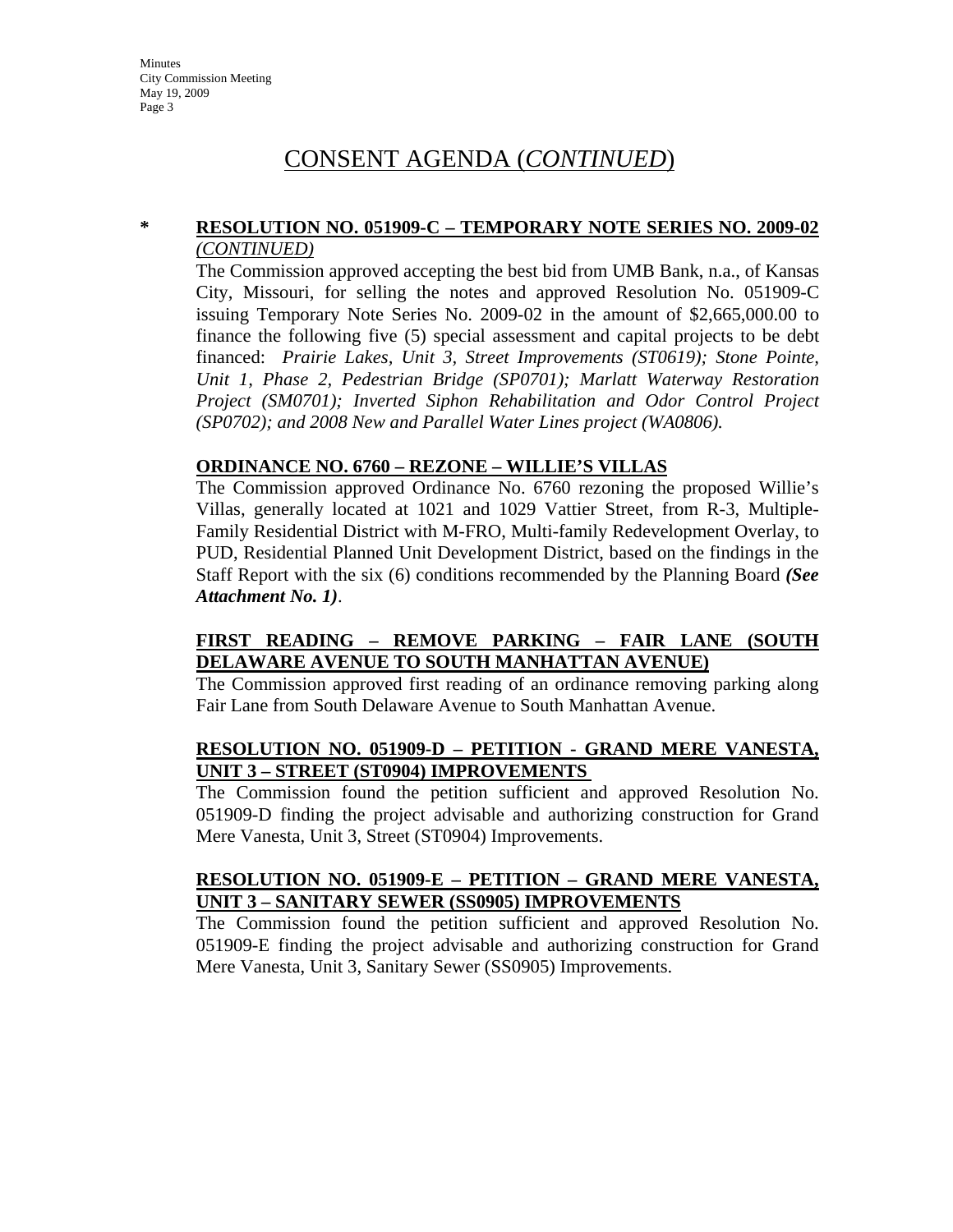# CONSENT AGENDA (*CONTINUED*)

## **RESOLUTION NO. 051909-F – PETITION – GRAND MERE VANESTA, UNIT 3 – WATER (WA0902) IMPROVEMENTS**

The Commission found the petition sufficient and approved Resolution No. 051909-F finding the project advisable and authorizing construction for Grand Mere Vanesta, Unit 3, Water (WA0902) Improvements.

### **AGREEMENT – ENGINEERING SERVICES – GRAND MERE VANESTA, UNIT 3, IMPROVEMENTS (ST0904, SS0905, WA0902)**

The Commission authorized the Mayor and City Clerk to execute an agreement with Schwab-Eaton, Engineers-Surveyors, PA, of Manhattan, Kansas, to perform the engineering services for Grand Mere Vanesta, Unit 3, Improvements (ST0904, SS0905, WA0902).

#### **RESOLUTION NO. 051909-G – PETITION – SCENIC MEADOWS UNIT 2, PHASE 2 – SANITARY SEWER IMPROVEMENTS (SS0813)**

The Commission found the petition sufficient and approved Resolution No. 051909-G finding the project advisable and authorizing construction for Scenic Meadows Unit 2, Phase 2, Sanitary Sewer (SS0813) Improvements.

### **RESOLUTION NO. 051909-H – PETITION – SCENIC MEADOWS UNIT 2, PHASE 2 – WATER IMPROVEMENTS (WA0810)**

The Commission found the petition sufficient and approved Resolution No. 051909-H finding the project advisable and authorizing construction for Scenic Meadows Unit 2, Phase 2, Water (WA0810) Improvements.

### **AGREEMENT – ENGINEERING SERVICES – SCENIC MEADOWS, UNIT 2, PHASE 2 – SANITARY SEWER (SS0813) AND WATER (WA0810) IMPROVEMENTS**

The Commission authorized the Mayor and City Clerk to execute an agreement with Sloan, Meier, Hancock, Engineers-Surveyors, PA, of Manhattan, Kansas, to perform the engineering services for Scenic Meadows Unit 2, Phase 2, Sanitary Sewer (SS0813) and Water (WA0810) Improvements.

# **RESOLUTION NO. 051909-I – PETITION – KSU FOUNDATION – SANITARY SEWER (SS0812) IMPROVEMENTS**

The Commission found the petition sufficient and approved Resolution No. 051909-I finding the project advisable and authorizing construction for KSU Foundation Sanitary Sewer (SS0812) Improvements.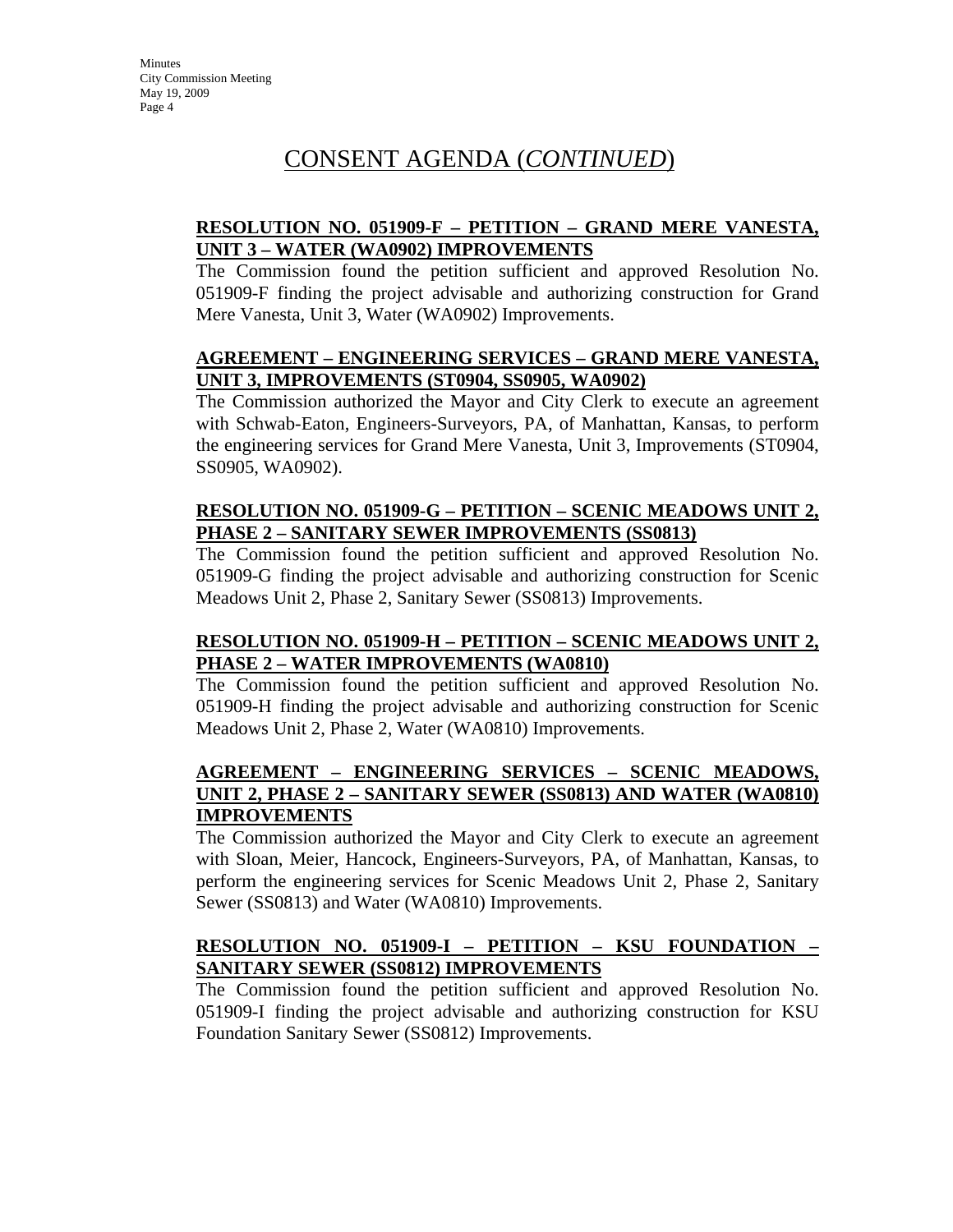# CONSENT AGENDA (*CONTINUED*)

## **AGREEMENT – ENGINEERING SERVICES – KSU FOUNDATION – SANITARY SEWER (SS0812) IMPROVEMENTS**

The Commission authorized the Mayor and City Clerk to execute an agreement with Sloan, Meier, Hancock, Engineers-Surveyors, PA, of Manhattan, Kansas, to perform the engineering services.

### **\* NEGOTIATE CONTRACT – ARCHITECTURAL SERVICES – ZOO EDUCATION CENTER (SZ0901)**

Commissioner Morris-Hardeman thanked the community for supporting the project through the sales tax ballot question in November 2008 and asked about the timeline.

Scott Shoemaker, Zoo Director, went through the Selection Process used in 2005 for selecting the Architect. He also provided a timeline for the project which is estimated to take 18 months to design and construct.

The Commission authorized City Administration to negotiate a contract with WDM Design, of Wichita, Kansas, for the final design, bid document preparation, and construction supervision of the Zoo Education Center (SZ0901).

### **CONTRACT – ENGINEERING SERVICES – SMITH/MANFAX SANITARY SEWER RELIEF SYSTEM (SS0901)**

The Commission authorized the Mayor and City Clerk to execute a contract in the amount of \$42,660.00 with Sloan, Meier, Hancock Engineers, of Manhattan, Kansas, for engineering services related to the Smith/Manfax Sanitary Sewer Relief System (SS0901).

# **SUPPLEMENTAL AGREEMENT NO. 4 TO TASK ORDER NO. 16 – RUNWAY 3/21 SAFETY AREA IMPROVEMENTS**

The Commission authorized the Mayor and City Clerk to execute Supplemental Agreement No. 4 to Task Order No. 16 with HNTB Corp in the amount of \$19,162.00 for pavement design modifications and construction services associated with the Runway 3/21 Safety Area Improvements.

#### **BOARD APPOINTMENTS**

The Commission approved appointments by Mayor Strawn to various boards and committees of the City.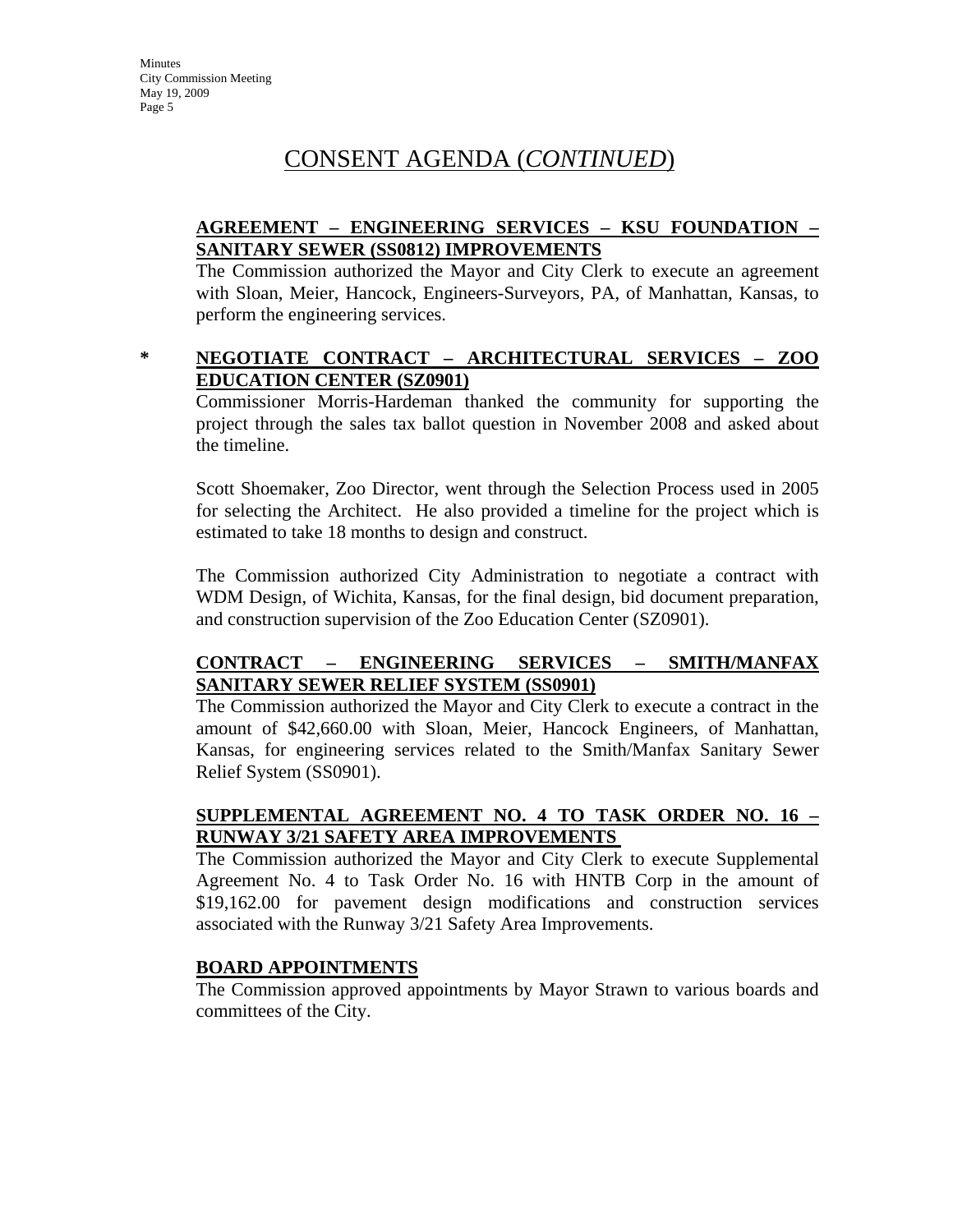# CONSENT AGENDA (*CONTINUED*)

#### **BOARD APPOINTMENTS** *(CONTINUED)*

#### *Cemetery Board*

Appointment of Lawrence Pollack, 1841 Fairchild Avenue, to a three-year term. Mr. Pollack's term begins immediately, and will expire December 31, 2011.

#### *Historic Resources Board*

Appointment of Michael Krysko, 1517 Leavenworth Street, to a three-year History term. Mr. Krysko's term begins immediately, and will expire April 30, 2012.

Appointment of George Lauppe, 2837 Nevada Street, to a three-year Business term. Mr. Lauppe's term begins immediately, and will expire April 30, 2012.

#### *Neighborhood Grant Review Committee*

Re-appointment of Karen McCulloh, 1516 Leavenworth Street, to a one-year term. Ms. McCulloh's term begins immediately, and will expire December 31, 2009.

Re-appointment of Carl Wilson, 2855 Kelly Drive, to a one-year term. Mr. Wilson's term begins immediately, and will expire December 31, 2009.

Re-appointment of Dale Anderson, 3000 Tamarak Drive, to a one-year term. Mr. Anderson's term begins immediately, and will expire December 31, 2009.

Re-appointment of Dana Reinert, 207 Colgate Terrace, to a one-year term. Ms. Reinert's term begins immediately, and will expire December 31, 2009.

Appointment of Bruce McMillan, 525 Wickham Road, to a one-year term. Mr. McMillan's term begins immediately, and will expire December 31, 2009.

#### *Social Services Advisory Board*

Re-appointment of Christopher Renner, 508 Valley Drive, to a three-year term. Mr. Renner's term will begin July 1, 2009, and will expire June 30, 2012.

After discussion, Commissioner Snead moved to approve the consent agenda. Commissioner Sherow seconded the motion. On a roll call vote, motion carried 5-0.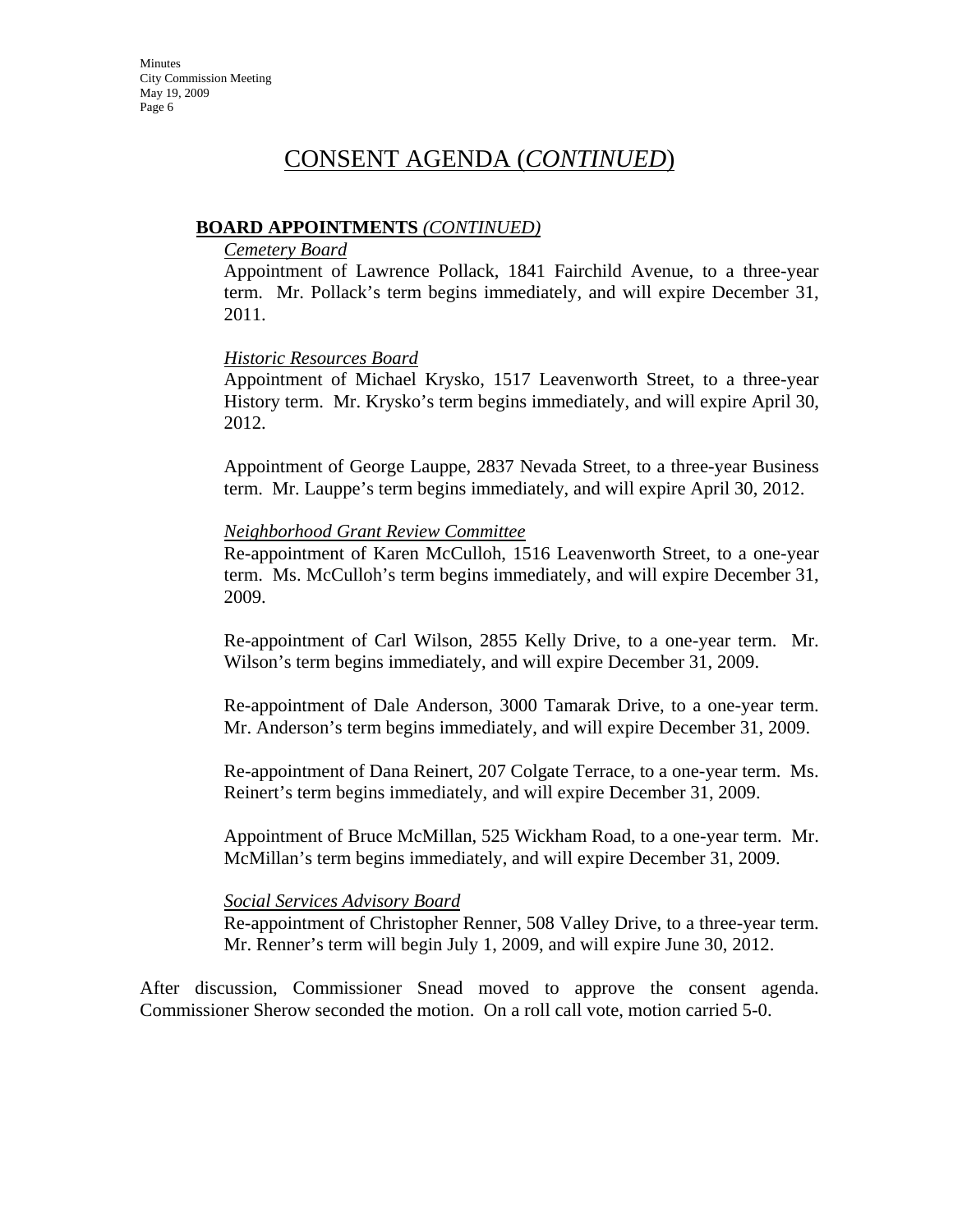# GENERAL AGENDA

## **AWARD CONSTRUCTION CONTRACT - SOUTH REDEVELOPMENT DISTRICT STREET (ST0813), WATER LINE A (WA0803), WATER LINE B (WA0804), SANITARY SEWER LINE A (SS0806), SANITARY SEWER LINE B (SS0807) IMPROVEMENTS**

Dale Houdeshell, Director of Public Works, presented the bids for the water and sewer lines and the alternates of the streetscape on the west side of South  $4<sup>th</sup>$  Street. He then answered questions from the Commission on how the north and south ends will be tied together.

Jason Hilgers, Assistant City Manager, provided additional information on the streetscape for Poyntz Avenue and  $4<sup>th</sup>$  Street and the South End. He also provided information on the bid results of the demolition of property in the South End Redevelopment District and that the STAR Bonds will be used to finance the demolition and infrastructure projects.

After discussion, Commissioner Sherow moved to accept the Engineer's Estimates in the amount of \$3,061,843.25 for the base bid, \$3,148,353.25 for the base bid plus Alternate 1, and \$3,185,753.25 for the base bid plus Alternate 2 for the construction of  $4<sup>th</sup>$  Street Water Line A (WA0803), Water Line B (WA0804), Sanitary Sewer Line A (SS0806), Sanitary Sewer Line B (SS0807), and Street (ST0813); award a construction contract in the amount of \$2,056,392.84 for base bid and Alternate 2 to Pavers, Inc., of Salina, Kansas; and approve Resolution Nos. 051909-K (water), 051909-L (sanitary sewer), and 051909-M (street) authorizing the issuance of general obligation bonds to finance the construction of the aforementioned improvements. Commissioner Morris-Hardeman seconded the motion. On a roll call vote, motion carried 5-0.

## **PUBLIC HEARING - APPLICATION TO THE ENERGY EFFICIENCY AND CONSERVATION BLOCK GRANT PROGRAM**

Rob Ott, City Engineer, presented the program overview, program requirements, the five (5) options for consideration, and the recommendations of City Administration.

Mayor Strawn opened the public hearing.

Diane Novak, 11330 Military Trail Road, Saint George, thanked the City for the recent installation of bike racks and the upcoming installation of the "Share the Road" signs. She also discussed the Bicycle Advisory Committee's recommendation and its rationale. She appreciated the Commission's consideration of the Bicycle Advisory Committee's recommendation and to help jump start Manhattan to becoming a bicycle friendly community. She then answered questions from the Commission and clarified the Bicycle Advisory Committee's first preference was for the Linear Trail, Casement to US 24 along Marlatt Avenue and the second was US 24/K-177 Connection from the Union Pacific Depot to Downtown Manhattan.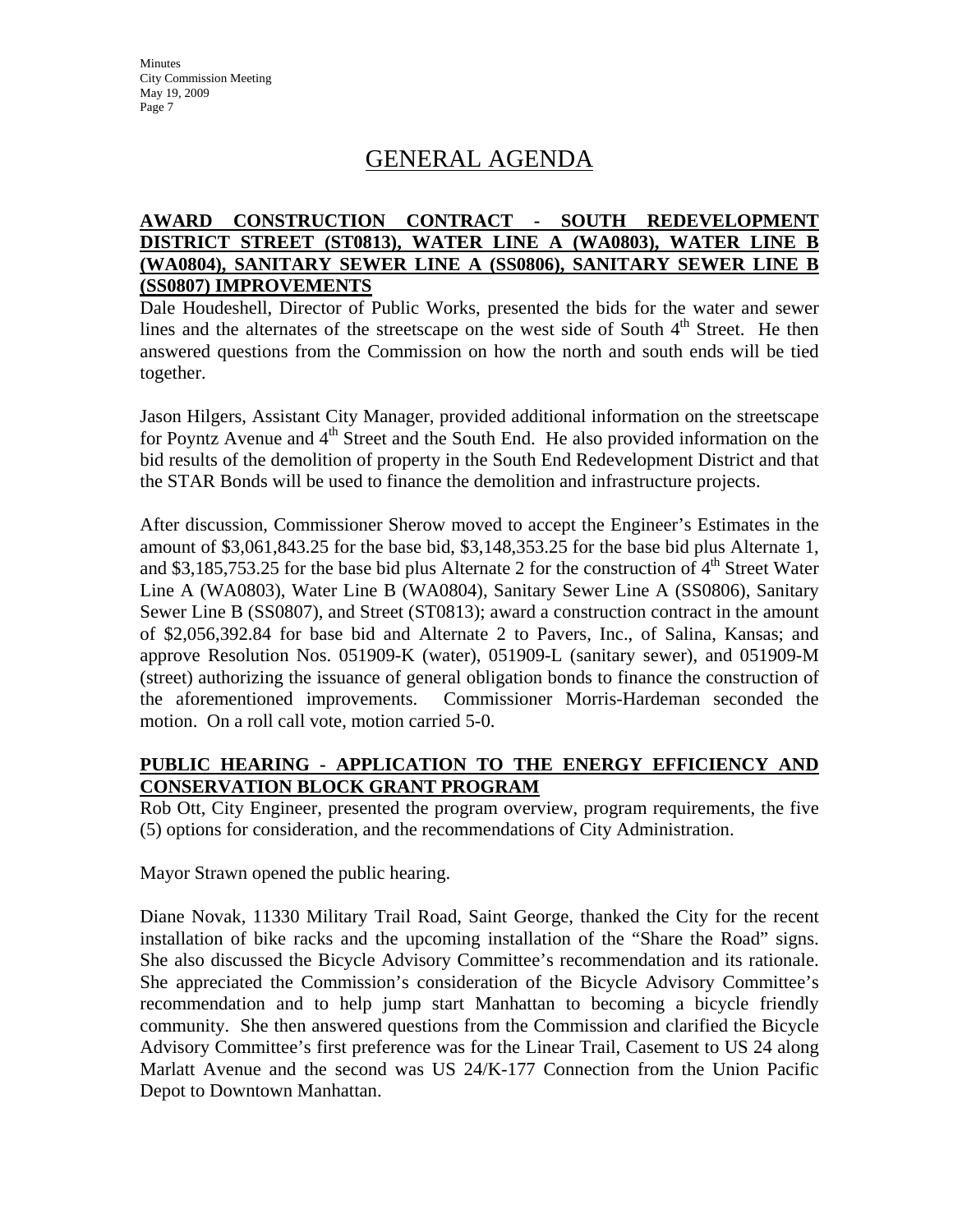# GENERAL AGENDA (*CONTINUED*)

### **PUBLIC HEARING - APPLICATION TO THE ENERGY EFFICIENCY AND CONSERVATION BLOCK GRANT PROGRAM** *(CONTINUED)*

Todd Simon, 1728 Little Kitten Avenue, President, Board of Directors, Manhattan Public Library, and Fred Atchison, Director, Manhattan Public Library, provided information on the energy efficiency project they are currently in the middle of and hoped the City would be interested in partnering with the Library, whether it be part of this grant, future grants, or other solutions for the City and the Library to work together on. They then answered questions from the Commission.

Jason Hilgers, Assistant City Manager, commented that there are alternative scenarios the City could work through with the Library and money at the State level that may be used for the Library project.

Rob Ott, City Engineer, read sections of the grant stating that the lighting project might be another option for the City Commission to consider under this grant.

Hearing no other comments, Mayor Strawn closed the public hearing.

### **RESOLUTION NO. 051909-J - APPLICATION TO THE ENERGY EFFICIENCY AND CONSERVATION BLOCK GRANT PROGRAM**

Rob Ott, City Engineer, and Dale Houdeshell, Director of Public Works, answered questions from the Commission regarding possible cost savings and efficiencies of the options presented.

Bernie Hayen, Director of Finance, answered questions from the Commission as to savings and setting aside the savings in the budget.

Jason Hilgers, Assistant City Manager, stated that of the projects recommended by City Administration, the savings are attainable.

Rob Ott, City Engineer, answered questions from the Commission indicating that with the projects recommended, there will be significant savings over multiple years.

Jason Hilgers, Assistant City Manager, stated that the savings the City receives from the projects selected will be reported to the State and that the Commission will have an opportunity in the budget process to direct the cost savings toward Linear Trail or other projects.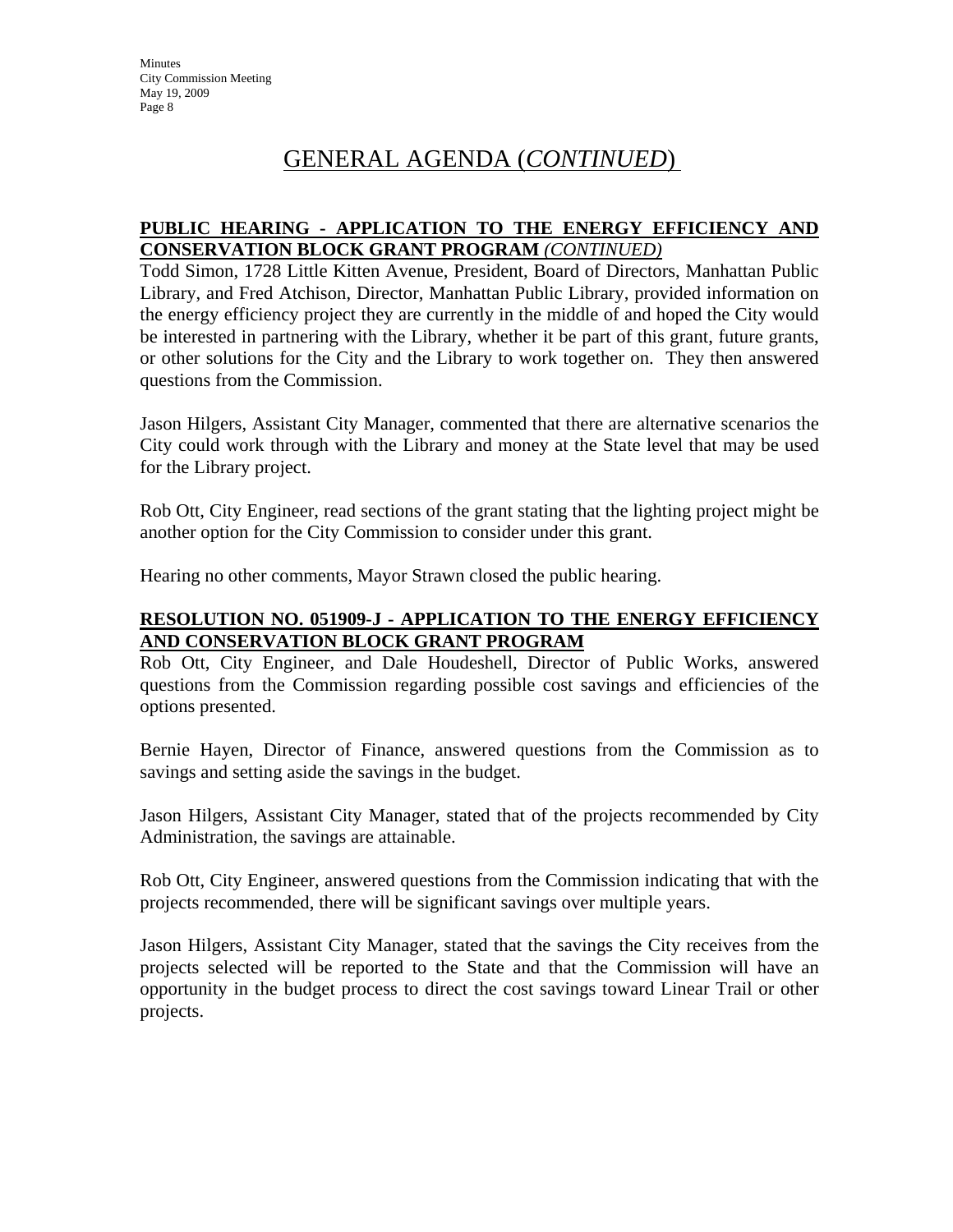# GENERAL AGENDA (*CONTINUED*)

#### **RESOLUTION NO. 051909-J - APPLICATION TO THE ENERGY EFFICIENCY AND CONSERVATION BLOCK GRANT PROGRAM** *(CONTINUED)*

After discussion, Commissioner Morris-Hardeman moved to approve Resolution No. 051909-J authorizing City Administration to finalize and the Mayor to execute an application and an Energy Efficiency and Conservation Strategy for the Energy Efficiency and Conservation Block Grant program based on the following projects: Replace existing school zone flashing assemblies with solar power LED systems; replace approximately 80% of incandescent bulbs in traffic signal heads with LED lights; and, replace lamps in existing pedestrian fixtures from Juliette Avenue to 3<sup>rd</sup> Street along Poyntz Avenue with new LED lights. Commissioner Snead seconded the motion. On a roll call vote, motion carried 4-1 with Mayor Strawn voting against.

#### **AWARD CONTRACT - ENGINEERING SERVICES - K-18 SANITARY SEWER IMPROVEMENT RELOCATION PROJECT (SS0907)**

Dale Houdeshell, Director of Public Works, presented the item, selection of a consultant, and funding for the project. He then answered questions from the Commission.

After discussion, Commissioner Snead moved to award a contract for engineering services in the amount of \$236,258.00 for the K-18 Sanitary Sewer Improvements, Phase I (SS0907), to Schwab-Eaton, P.A., of Manhattan, Kansas. Commissioner Morris-Hardeman seconded the motion. On a roll call vote, motion carried 5-0.

#### **FIRST READING - LEVY A SALES TAX INCREASE - RECONSTRUCTION/CONSTRUCTION OF CITY PARK SWIMMING POOL, RENOVATIONS/IMPROVEMENTS AT CICO AND NORTHVIEW SWIMMING POOLS AND THE NEW ZOO EDUCATION**

Bernie Hayen, Director of Finance, presented the item, reasoning for three separate ordinances, and when the sales taxes would begin.

Bill Frost, City Attorney, answered questions from the Commission and stated that the sales tax received from one project cannot be applied to another project or projects.

After discussion, Commissioner Sherow moved to approve first reading of an ordinance levying a .10% sales tax for the reconstruction of City Park swimming pool, first reading of an ordinance levying a .10% sales tax for the reconstruction and renovation of Northview swimming pool and CICO swimming pool, and first reading of an ordinance levying a .05% sales tax to construct an education center at Sunset Zoo. Commissioner Morris-Hardeman seconded the motion. On a roll call vote, motion carried 5-0.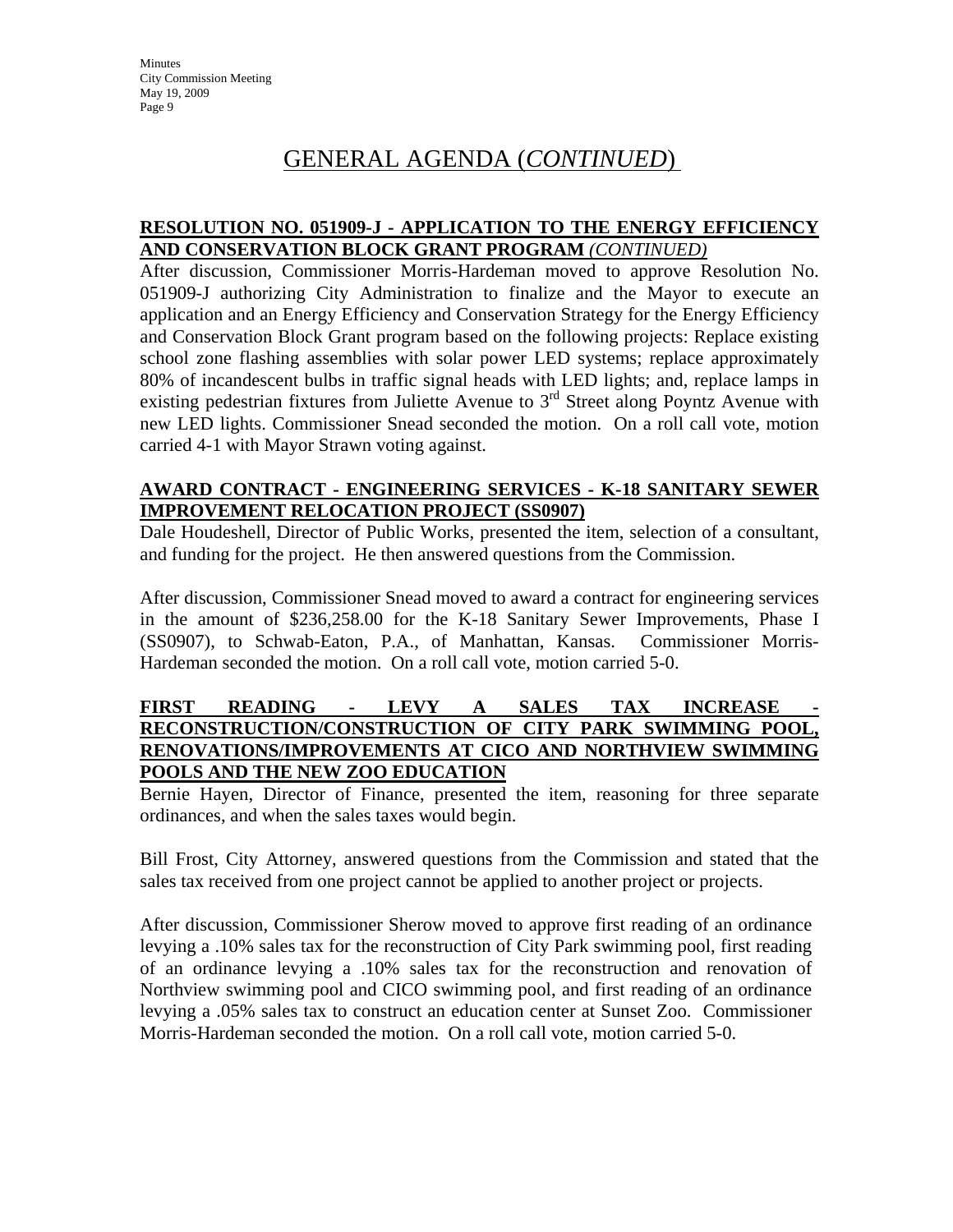# **GENERAL AGENDA (CONTINUED)**

#### **OTHER COMMENTS**

Mayor Strawn stated that on the City's website is a list of questions and answers regarding the entire Downtown Redevelopment project.

 $ADJOURNMENT$ <br>At 8:57 p.m. the Commission adjourned.

Brenda K - Wolf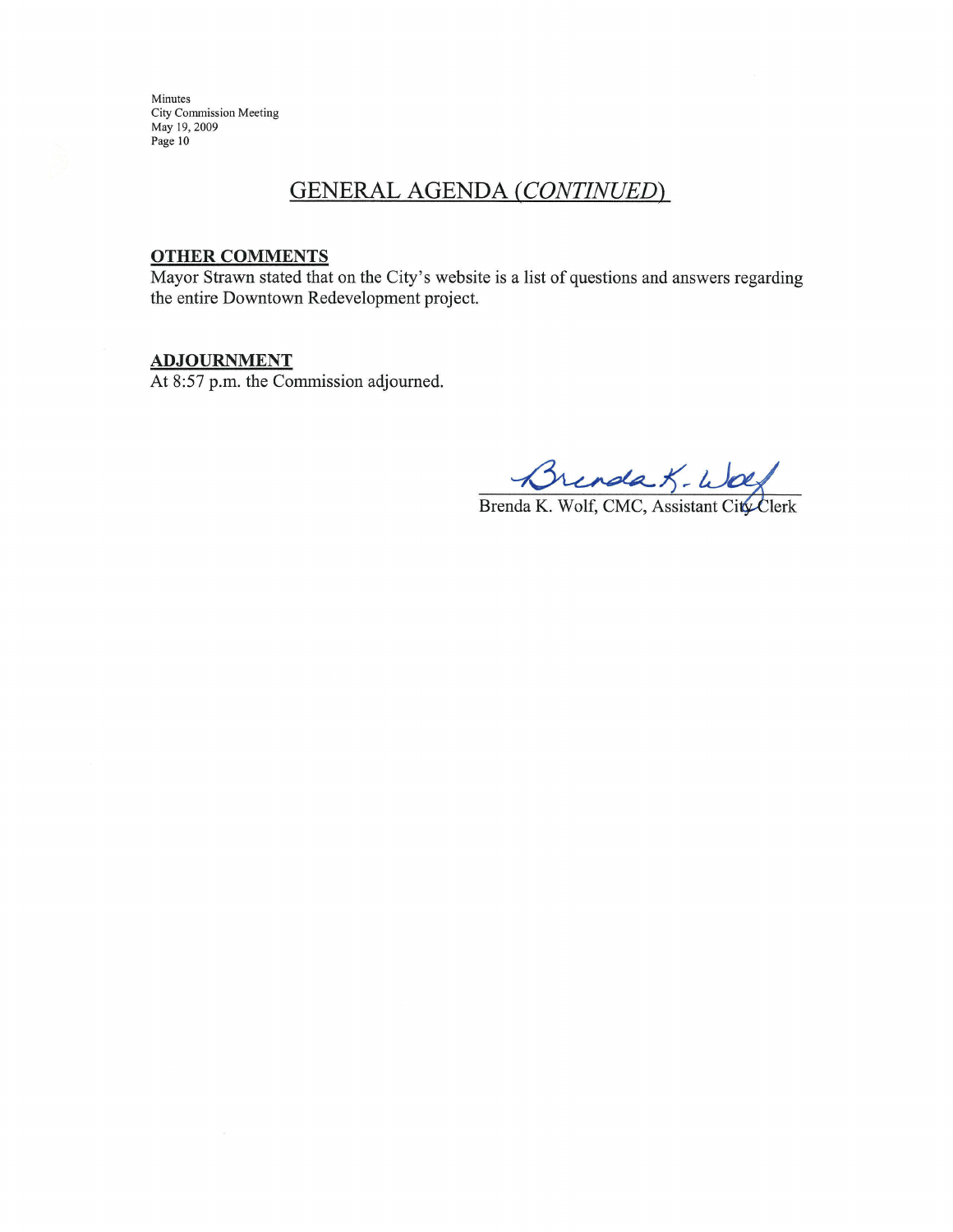#### **STAFF REPORT**

#### **APPLICATION TO REZONE PROPERTY TO PLANNED UNIT DEVELOPMENT DISTRICT**

#### **BACKGROUND**

**FROM:** R-3, Multiple-Family Residential District with M-FRO, Multi-Family Redevelopment Overlay District.

**TO:** PUD, Residential Planned Unit Development District.

**OWNERS:** John G. and Holly B. Irvine; and, Willie's Villas LLC. **ADDRESSES:** 745 College Heights Circle, Manhattan, KS; and, 1031 Poyntz Ave., Manhattan, KS.

**APPLICANT:** John and Holly Irvine. **ADDRESS:** 745 College Heights Circle, Manhattan, KS.

**DATE OF PUBLIC NOTICE PUBLICATION:** Monday, March 30, 2009.

#### **DATE OF PUBLIC HEARING: PLANNING BOARD:** Monday, April 20, 2009. **CITY COMMISSION:** Tuesday, May 5, 2009.

**LOCATION:** Southeast corner of N. 11<sup>th</sup> Street and Vattier Street consisting of the following properties: 1021 Vattier Street and 1029 Vattier Street.

**AREA:** 22,597 square feet (.52 acres).

**PROPOSED USES:** The proposed "Willie's Villas" Residential Planned Unit Development will consist of the existing two story, fourteen dwelling unit, apartment building at 1029 Vattier Street and a proposed three story, twelve unit, apartment building to the immediate east of the existing building, generally at 1021 Vattier Street. Additional improvements include landscaping, signage and screening.

The primary market is KSU students and staff/faculty, and others wanting to live near KSU and Aggieville.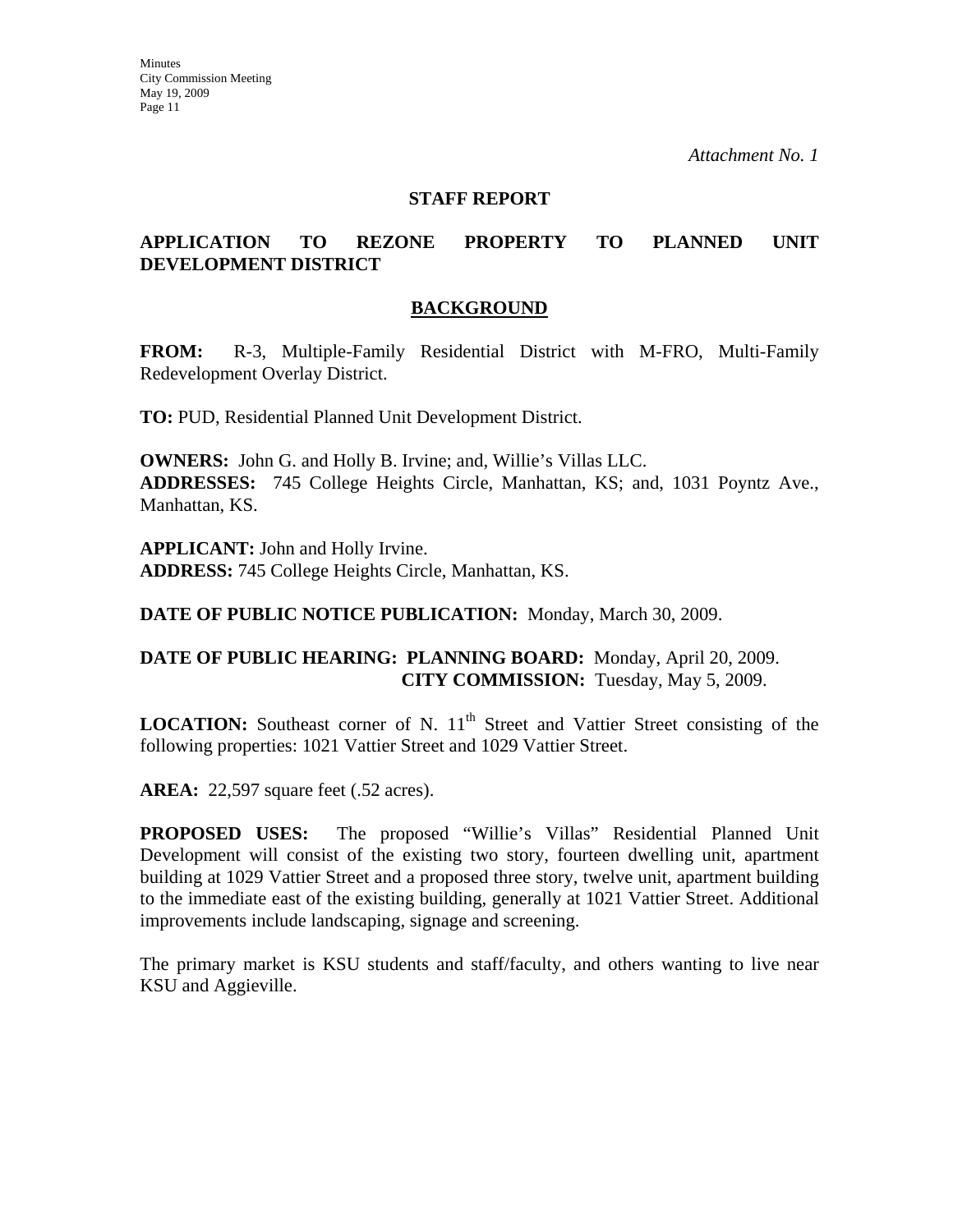#### **EXISITING AND PROPOSED BUILDINGS AND STRUCTURES:**

#### Existing Building

The existing L shaped, approximate 26-foot tall, two-story brick and limestone detailed multiple-family dwelling unit is located on the southeast corner of N.  $11<sup>th</sup>$  Street and Vattier Street. The apartment building has twelve, one-bedroom units, and two, twobedroom units. The building was constructed in 2004 under the R-3 District and first M-FRO District requirements (amended in 2005.) Sixteen off-street parking spaces are required and provided, and accessed off the improved concrete public alley or from a curb cut off Vattier Street. The building buffers the majority of off-street parking from the two public streets except for five parking spaces on the south side of the building adjacent to the alley and visible from N.  $11<sup>th</sup>$  Street. A six foot tall wood fence screens the east side of the site from the adjoining property.

#### Proposed Building

The proposed L shaped building, an approximate 39-foot tall, three story multiple-family dwelling, will be constructed of brick and limestone details and similar to the existing building in architectural style and form. The apartment building will have twelve, onebedroom, dwelling units. Twelve off-street parking spaces are required and proposed adjacent to the east side of the building and off the alley, which will be screened by a wood fence. The fence tapers from six-feet in height to 2.5-feet in height for vision for vehicles backing onto to the alley or vehicles traveling on the alley.

### **PROPOSED LOT COVERAGE**

|                                      | <b>Use</b>      | <b>Square Feet</b>    | Percentage      |
|--------------------------------------|-----------------|-----------------------|-----------------|
| <b>Buildings</b>                     |                 | 7,414.89 sf           | 32.81 %         |
| Driveways                            |                 | 8,734.63 sf           | 38.65 %         |
| Landscape/Open Space                 |                 | 6,447.48 sf           | 28.54 %         |
|                                      |                 | <b>PROPOSED SIGNS</b> |                 |
| <b>Type</b>                          |                 | <b>Dimensions</b>     | <b>Lighting</b> |
| Existing<br>Identification/Nameplate |                 | $2.5$ sf              | External        |
| Proposed<br>Nameplate                | Identification/ | $16.5$ sf             | External        |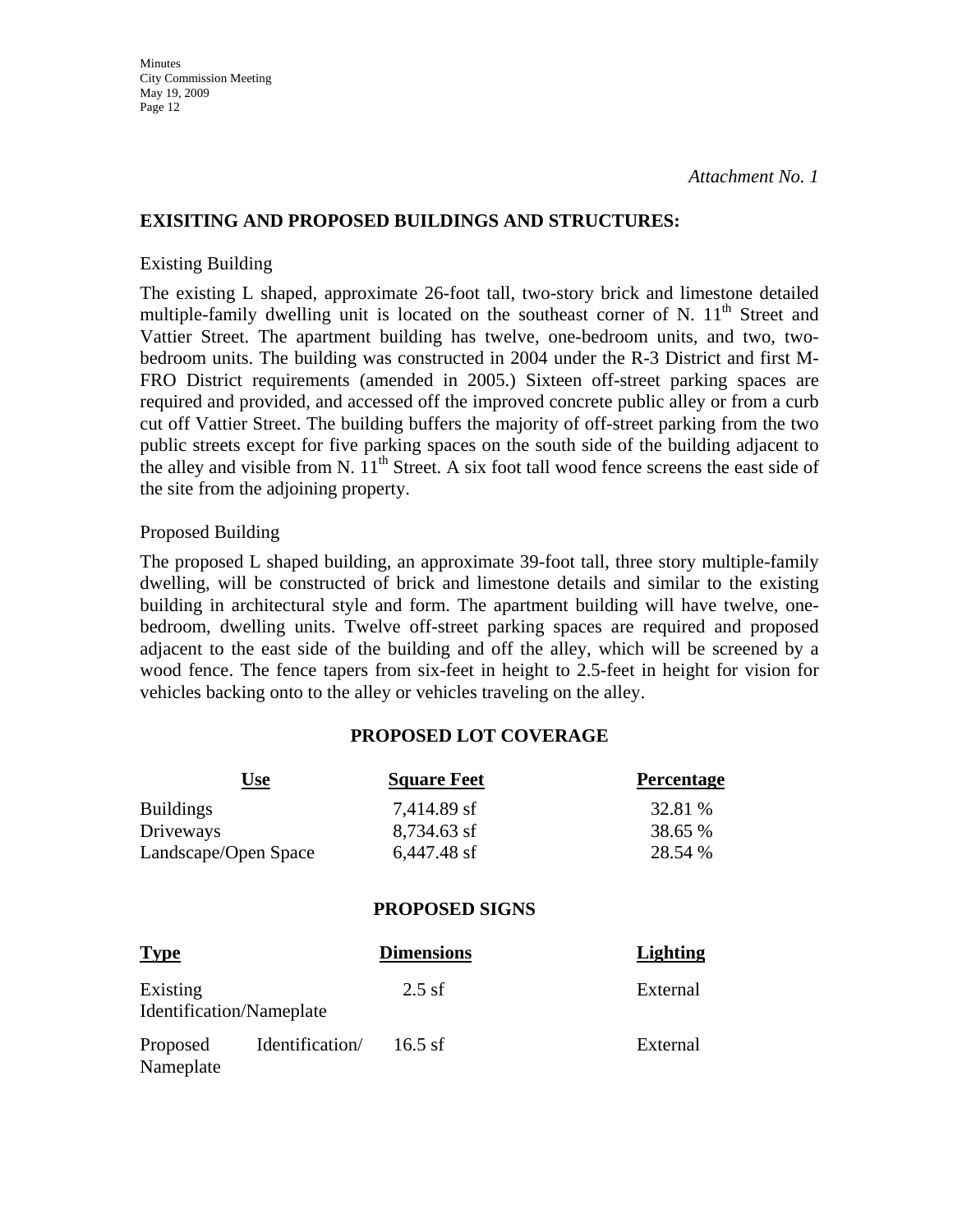**Minutes** 

*Attachment No. 1* 

Exempt signs such as address numerals, real estate signs and similar exempt signage will be allowed.

**PROPOSED LIGHTING:** Existing and proposed fixtures shown on the plans are not full-cut off. Lighting on the existing apartment building consists of accent lighting, wall pack and large spot lights. Large spot lights should be replaced with full cut-off lights to reduce glare on property to the south including the public alley. Proposed lighting consists of accent light over the proposed sign and by doors/entrances. Parking lights are shown on the parking lot sides of the building. These lights should be downcast and shaded to reduce glare on adjacent property and the alley.

# **REVIEW CRITERIA FOR PLANNED UNIT DEVELOPMENTS**

**1. LANDSCAPING:** Landscaping accounts for 28% of the site in front yards along the two street frontages and partly in the parking lot. The proposed landscape plan is a mix of landscaping, which consists of lawns, shrubs, and new trees are generally consistent with the requirements of the M-FRO District.

Landscaping will be maintained with hose and sprinkler irrigation. The applicant/owner is responsible for maintenance.

**2. SCREENING:** A six foot tall wood and masonry fence will screen trash enclosures from public view along Vattier Street and the alley.

Landscape screening 30 inches in height is proposed for existing off-street parking off N. 11<sup>th</sup> Street to buffer parking spaces from the public street consistent with the requirements of the M-FRO District.

**3. DRAINAGE:** The applicant's proposal is to direct storm water to the existing storm water system at the intersection of N.  $11<sup>th</sup>$  Street and Vattier Street. A Stormwater Drainage Report was prepared by Sloan, Meier and Hancock – Engineers Surveyors, P.A., dated March 6, 2008 (attached). The City's Principal Civil Engineer has reviewed the Report (memo attached), and accepts the proposal noting the proposed improvement portion of the total site is less than one-half acre and exempt from the post and predevelopment criteria set out in the Standard Specifications, current edition.

**4. CIRCULATION:** The internal circulation plan for vehicles relies entirely on the improved alley for access to the 28 off-street parking spaces. One exit-only is proposed to Vattier Street and other exiting movements to the alley. Internal pedestrian access is through the parking lot to dwelling units and internal sidewalks to dwelling units. A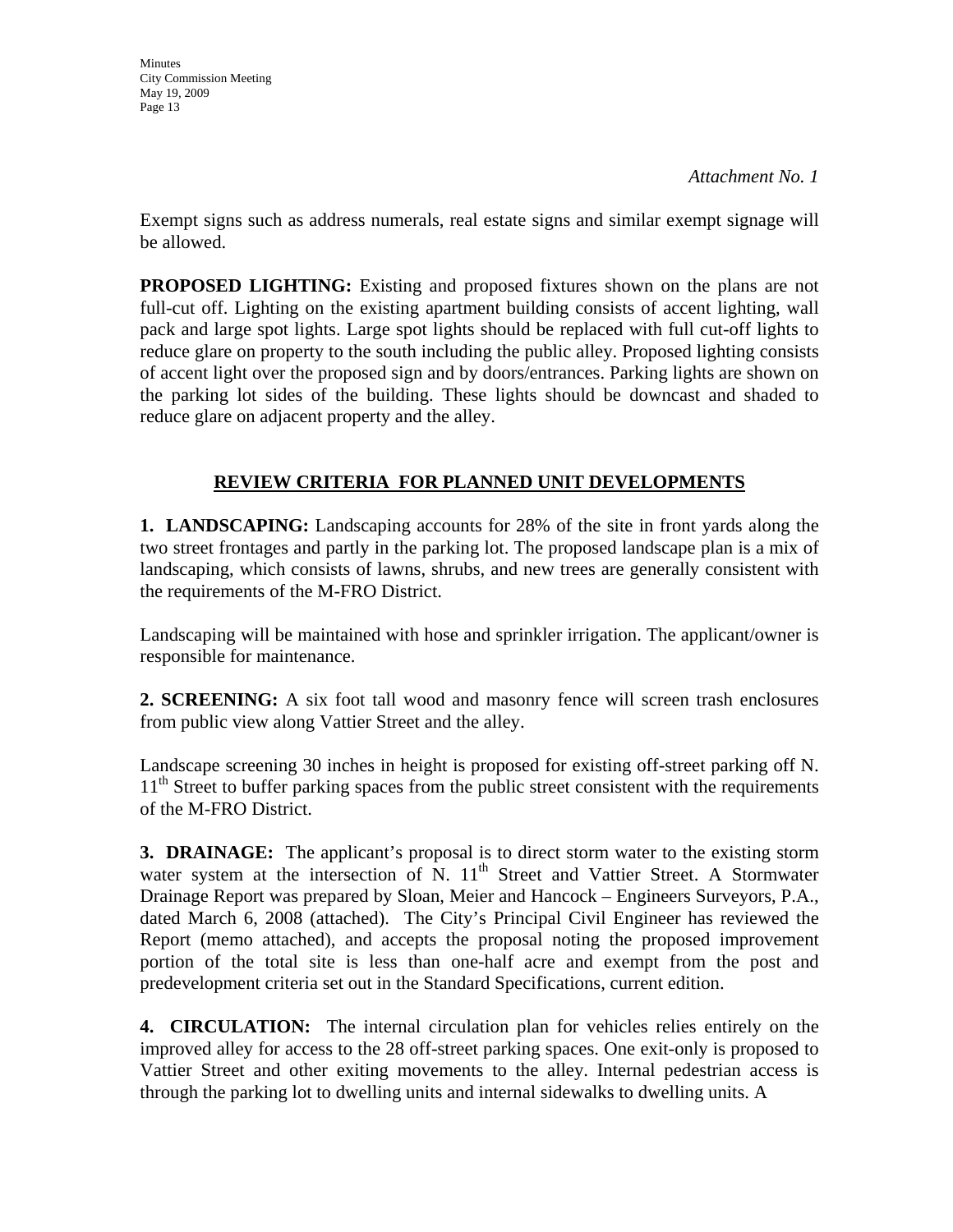**Minutes** City Commission Meeting May 19, 2009 Page 14

proposed internal sidewalk with the new building provides pedestrian access to existing sidewalk on Vattier Street. The existing apartment building's pedestrian access has a sidewalk connection off the southern parking area to existing sidewalk on N.  $11<sup>th</sup>$  Street.

A Traffic Impact Analysis was prepared by Sloan, Meier and Hancock – Engineers Surveyors, P.A., dated March 6, 2009 (attached). The Study concludes

The City's Principal Civil Engineer has reviewed the Study (memo attached) and accepts the Study's conclusion.

There are existing sidewalks along both streets, with the brick portion of sidewalk along 1021 Vattier Street's frontage proposed to be removed and improved as concrete sidewalk.

The development documents suggest the market is students, but no provisions for bike racks are proposed. Bike racks should be provided where feasible.

Twenty eight parking spaces are required, one per bedroom, and 28 are proposed, which is based on the M-FRO requirement of one parking space per bedroom.

**5. OPEN SPACE AND COMMON AREA:** Twenty eight percent of the site is landscaped open space, the majority in the front yard along street frontages and partly in the parking lot. Landscaping will be maintained by the applicant/owner.

**6. CHARACTER OF THE NEIGHBORHOOD:** The proposed PUD takes into account the character of the neighborhood in terms of density, architectural building design, or proposed signage. The proposed 26 dwelling units, equivalent to 50 dwelling units per acre, is generally consistent with the density in the neighborhood. The R-3 District requires a minimum of 1,000 square feet of lot area per dwelling unit and the proposed PUD's lot area per unit is 22,597 square feet, or .52 acres, (.52/26= 50 dwelling units per acre). The site is 3,403 square feet in area less than the minimum lot area required by the R-3 District.

Developed lots in the neighborhood consist of a range of older single-family dwelling units to modern and relatively new multiple-family dwelling units, generally consisting of twelve unit apartment buildings up to 18 unit buildings. The Campus Bridge Lofts PUD, at 820 N. Manhattan Avenue, has 27 dwelling units and 27 off-street parking spaces, on an approximate 30,376 square feet tract of land, or a density of 37 units per acre, and was developed prior to adoption of M-FRO requirements. An 18 unit apartment building on a 22,500 square foot tract at 1111 Vattier Street has an approximate density of 35 units per acre.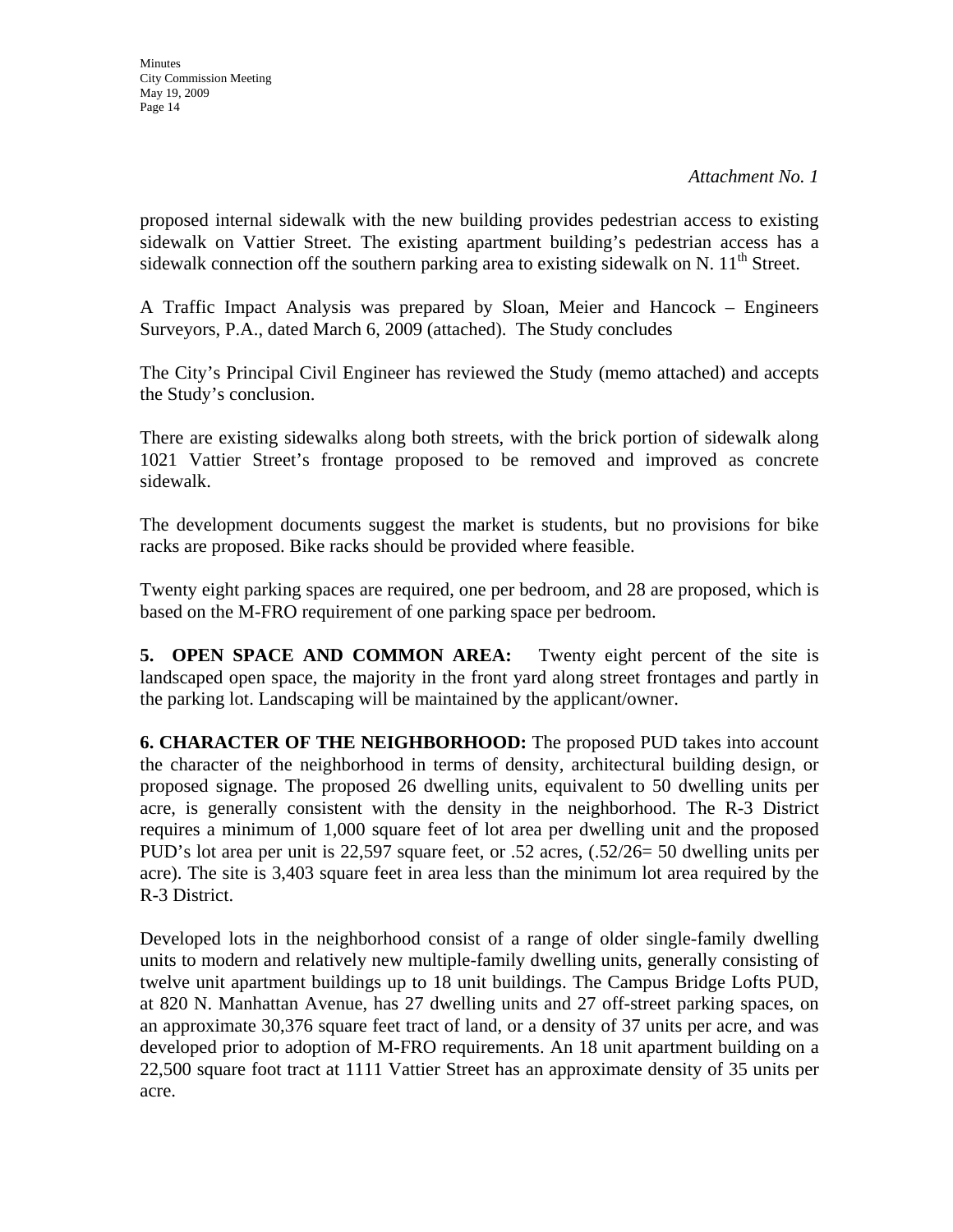**Minutes** City Commission Meeting May 19, 2009 Page 15

The proposed architecture is consistent with the existing building and generally meets the M-FRO District requirements as listed under CONSISTENCY WITH INTENT AND PURPOSE OF THE ZONING ORDINANCE below. The M-FRO District was created is two phases, with the latest amendment approved October 11, 2005.

Proposed identification/nameplate signage is residential in character and fits in the neighborhood.

# **MATTERS TO BE CONSIDERED WHEN CHANGING ZONING DISTRICTS**

**1. EXISTING USE:** The existing 14-unit apartment building (twelve, one bedroom and two, two bedroom units) at 1029 Vattier Street was built in 2004. There are 16 screened off-street parking spaces serving the apartment building with access off the public alley or from a driveway off Vattier Street. The existing single-family dwelling was built in 1915 with alley access to a gravel parking area.

**2. PHYSICAL AND ENVIRONMENTAL CHARACTERISTICS:** Built environment with landscaped front yards along the public street. The site is flat and drains to the north, south and west to the alley and public streets. There are existing storm sewer inlets on N.  $11^{th}$  Street.

# **3. SURROUNDING LAND USE AND ZONING:**

**(a.) NORTH:** Vattier Street, single-family, two family dwellings and multiple-family dwellings in older homes, newer multiple-family (apartment buildings), proposed Lofts Residential PUD; R-3/M-FRO District and proposed PUD.

**(b.) SOUTH:** Public alley; newer apartment buildings, and Bluemont Avenue; R-3/M-FRO District.

**(c.) EAST:** single-family, two family dwellings and multiple-family dwellings in older homes, newer multiple-family (apartment buildings); R-3/M-FRO District.

**(d.) WEST:** N. 11<sup>th</sup> Street, single-family, two family dwellings and multiple-family dwellings in older homes and newer multiple-family (apartment buildings); R-3/M-FRO District.

**4. CHARACTER OF THE NEIGHBORHOOD:** See above under Review Criteria for Planned Unit Development, number 6.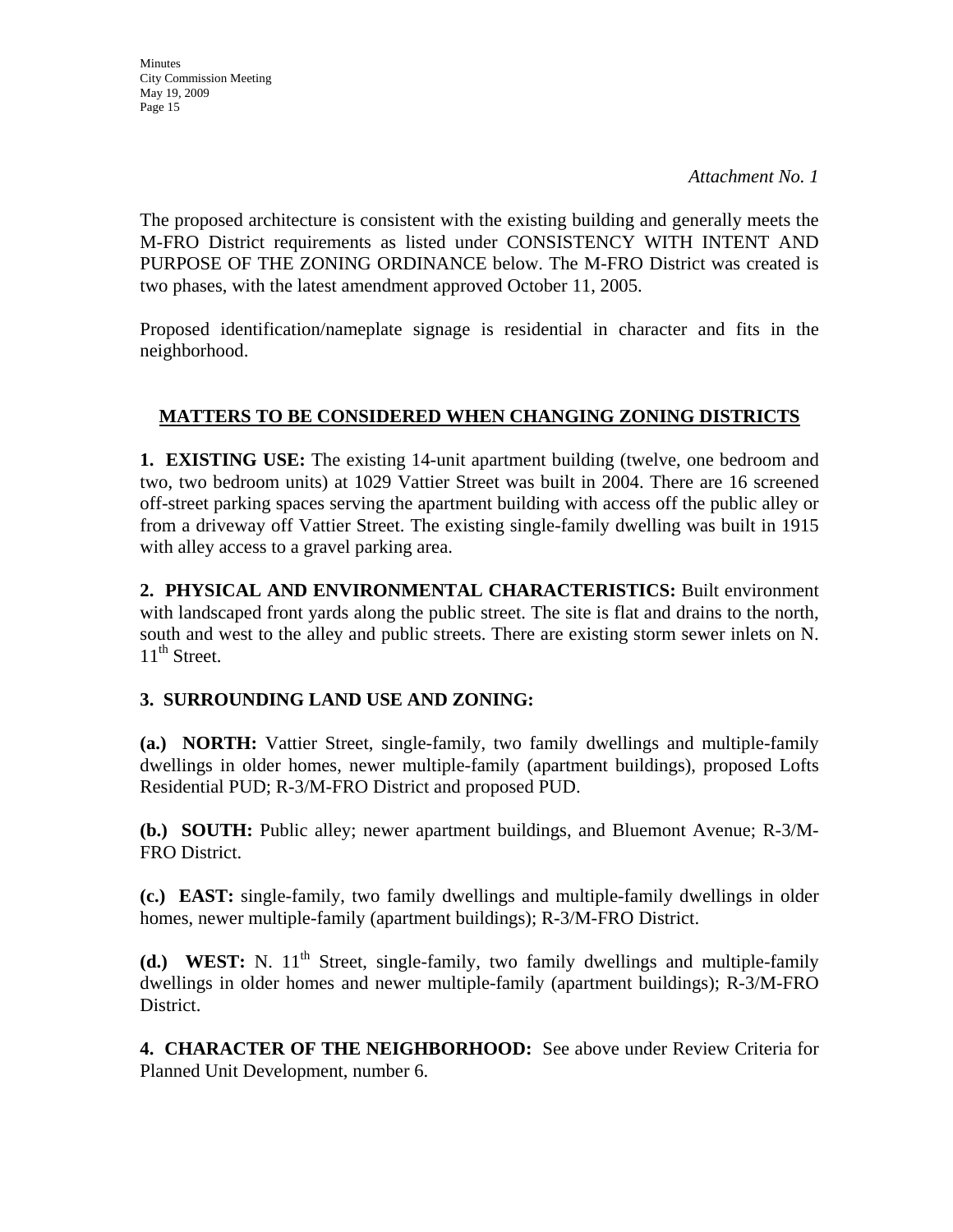*Attachment No. 1* 

**SUITABILITY OF SITE FOR USES UNDER CURRENT ZONING:** Uses on both existing sites are suitable for uses under the R-3/M-FRO Districts. The existing apartment building at 1029 Vattier Street was built under the first M-FRO district guidelines.

**5. COMPATIBILITY OF PROPOSED DISTRICT WITH NEARBY PROPERTIES AND EXTENT TO WHICH IT MAY HAVE DETRIMENTAL AFFECTS:** The proposed density of 50 dwelling units per acre, is slightly more than would be allowed under current zoning requirements. The increase should not dominate the use of adjoining property or public rights-of-way to include the public alley. The proposed use will be accessed from the public alley, which intersects with N.  $11<sup>th</sup>$  Street and N.  $10<sup>th</sup>$  Street. Traffic impacts on the public street, as well as on-street parking, which are already congested, are likely to increase, but would not be inconsistent with current conditions. Proposed building setbacks are consistent with the neighborhood. The site and building compatibility are generally consistent with the M-FRO District character of the neighborhood.

**6. CONFORMANCE WITH COMPREHENSIVE PLAN:** The proposed site is shown on the Future Land Use map in the Downtown Core Neighborhoods, Future Land Use Map, as Residential High Density (RHD).

### *Chapter 4, Land Use and Growth Management in the Comprehensive Plan.*

The following Growth Management and Land Use Policies are set out in, and are applicable to the proposed PUD:

# *RHD 1: Characteristics*

The Residential High Density designation is designed to create opportunities for higher density neighborhoods in both an urban downtown setting and a suburban setting. Within an urban or downtown setting, the designation accommodates higher-intensity residential housing products, such as mid to high-rise apartments, townhomes and condominiums, combined with complementary non-residential land uses, such as retail, service commercial, and office uses, often within the same building. In other areas of the community, Residential High Density neighborhoods can be accommodated in a less vertical or urban fashion, such as in planned apartment communities with complimentary neighborhood service commercial, office and recreational facilities. These neighborhoods could be implemented through a Planned Unit Development or by following design and site plan standards (design review process).

### *RHD 2: Appropriate Density Range*

Possible densities under this designation are 19 dwelling units per net acre and greater.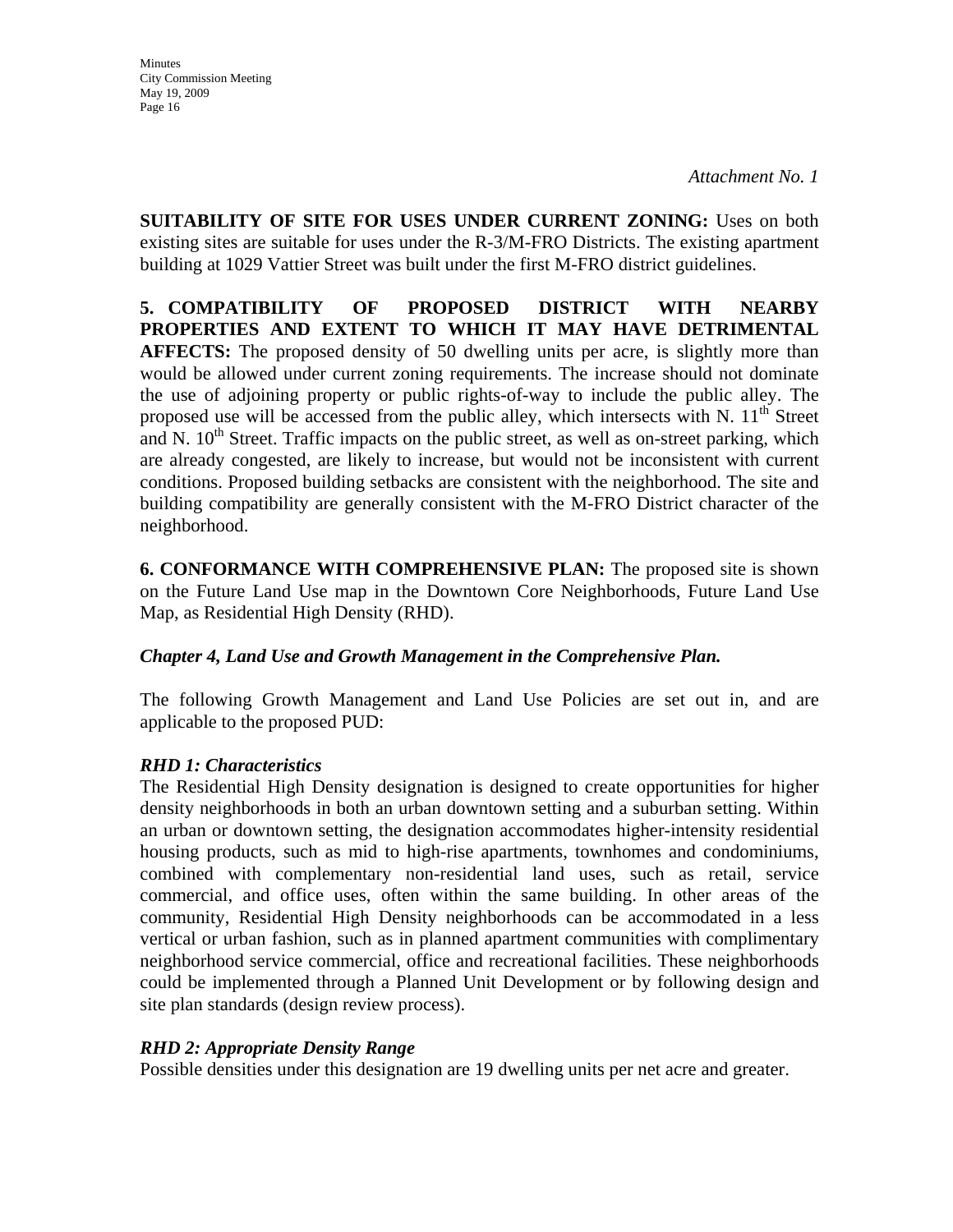## *RHD 3: Location*

Residential High Density uses are typically located near intersections of arterials and collector streets, sometimes providing a transition between commercial or employment centers and lower density neighborhoods. High-density neighborhoods should not be located in settings where the only access provided consists of local streets passing through lower density neighborhoods. In a more urban or downtown setting, residential high density may be combined with active non-residential uses in a vertically mixed-use building.

## *RHD 4: Building Massing and Form*

Plain, monolithic structures shall be avoided. Infill projects should be compatible with the established mass and scale of other buildings along the block. In a planned apartment community context, large buildings shall be designed with a variety of wall planes and roof forms to create visual interest.

## *RHD 6: Parking Location and Design*

Within an established urban neighborhood, such as the downtown core, adequate off-street parking should be located behind buildings or within mixed-use parking structures.

# *GM 9: Infill and Redevelopment*

Infill and redevelopment within established areas of the City is generally encouraged where deteriorated or obsolete structures have become detrimental to an area, where new uses can be accommodated on vacant properties, and in areas that have been specifically identified for redevelopment. Projects may range in size from a single residential lot to the redevelopment of multiple contiguous blocks within a neighborhood or commercial area. Regardless of its scale, infill and redevelopment shall be designed in a manner that is sensitive to and reflects the character of the surrounding area. Important design considerations include building scale, mass, roof form, height, and orientation, parking location, lot coverage, architectural character, and landscape elements. These design considerations are particularly important when infill or redevelopment occurs within or adjacent to an established residential neighborhood, or when a change in use or intensity would otherwise negatively impact the established character of the surrounding area. For additional policies related to infill and redevelopment, refer to the Land Use Policies below and to Chapter 9, Housing and Neighborhoods.

# *Chapter 9, Housing and Neighborhoods.*

### *Guiding Principles:*

Provide opportunities for a greater mix of housing types, which are appropriately located, scaled and designed in relation to surrounding neighborhoods.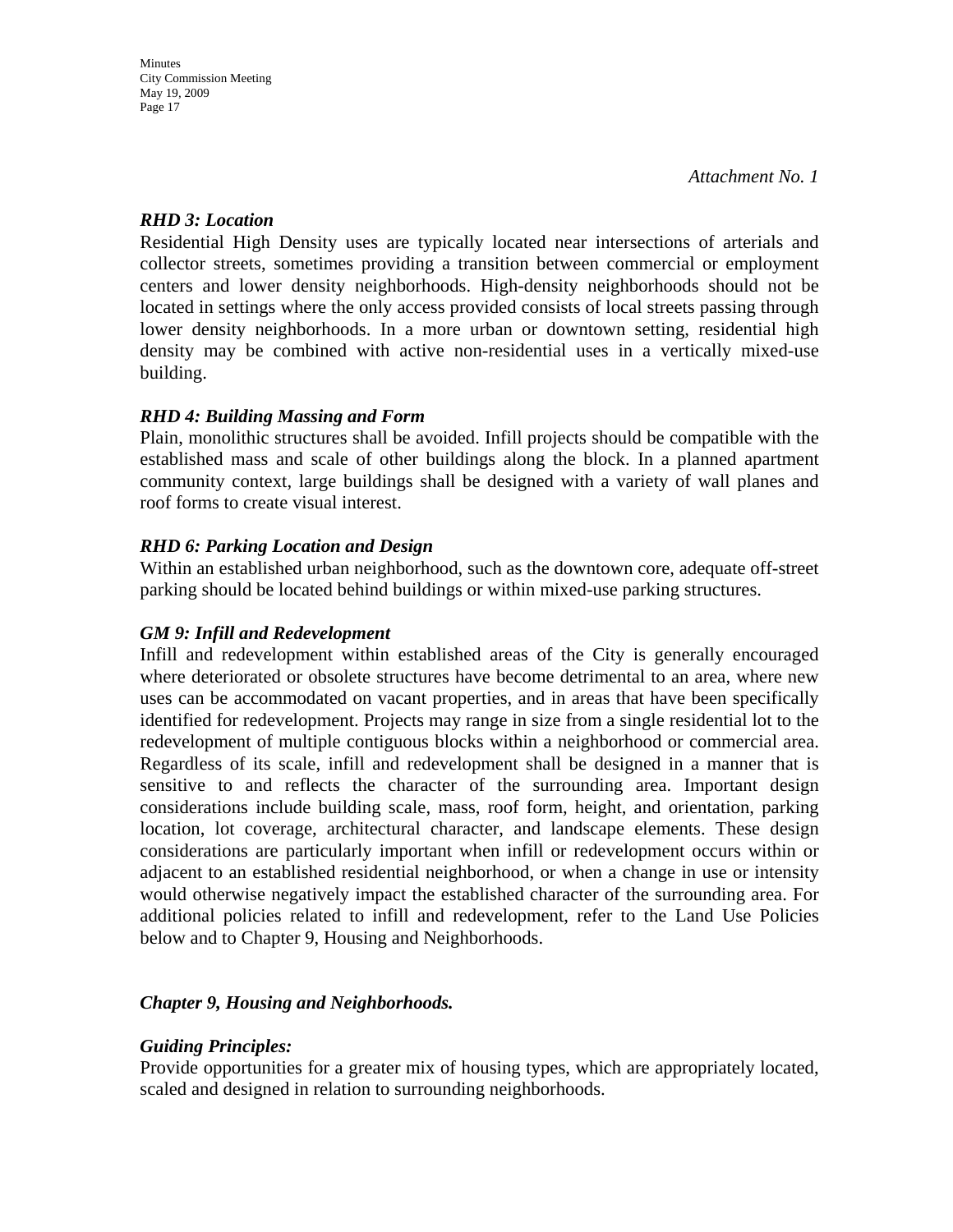## *Policies HN 1: Mixture of Housing Types*

The City and County shall encourage, through their land use regulations and incentive programs, the private sector to provide a mixture of housing types with varied price ranges and densities, that attempt to meet the needs of all elements of the Urban Area population.

# *HN 4: Stabilize Older Neighborhoods*

The City shall undertake programs targeted towards stabilization of neighborhoods in the core area. The City shall seek to promote a balance of land uses, preserve key characteristics and historic features, and to help preserve existing housing stock. Consideration shall be given to adoption of development standards for infill and redevelopment projects, remodeling, and additions to existing structures so they achieve compatibility with existing neighborhood scale and character.

# *HN 5: Promote Infill and Redevelopment*

The City and County should encourage infill development and redevelopment on vacant or underutilized parcels where infrastructure and services are readily available and where it would foster the stabilization or revitalization of an existing area. Infill and redevelopment should be sensitive to the established character of the surrounding neighborhood. *Infill* means the development of new housing or other buildings on scattered vacant sites in a built-up area. *Redevelopment* means the replacement or reconstruction of buildings that are in substandard physical condition, or that do not make effective use of the land on which they are located. If properly designed, infill and redevelopment can serve an important role in achieving quality mixed use neighborhoods.

The proposed PUD is a multiple-family development and located in an area identified for redevelopment. It is generally consistent with the policies of the Comprehensive Plan. The policy regarding density suggests that possible densities of greater than 19 units per acre are appropriate. The proposed density, 50 units per acre, is appropriate for the 22,597 square foot tract. Assuming the number of units was equivalent to the area of the site, a density of 44 dwelling units per acre  $(22.5, \text{ or } 23/0.52 = 44)$  would be allowed.

The proposed PUD would be considered Redevelopment, as defined in Policy HN 5: Promote Infill and Redevelopment. The proposed PUD takes into account the character of the neighborhood in terms of Policy RHD4: Building Massing and Form, and, in general, the architectural requirements of the M-FRO District, which were adopted to guide redevelopment in this part of the community.

The proposed PUD generally conforms to the Comprehensive Plan.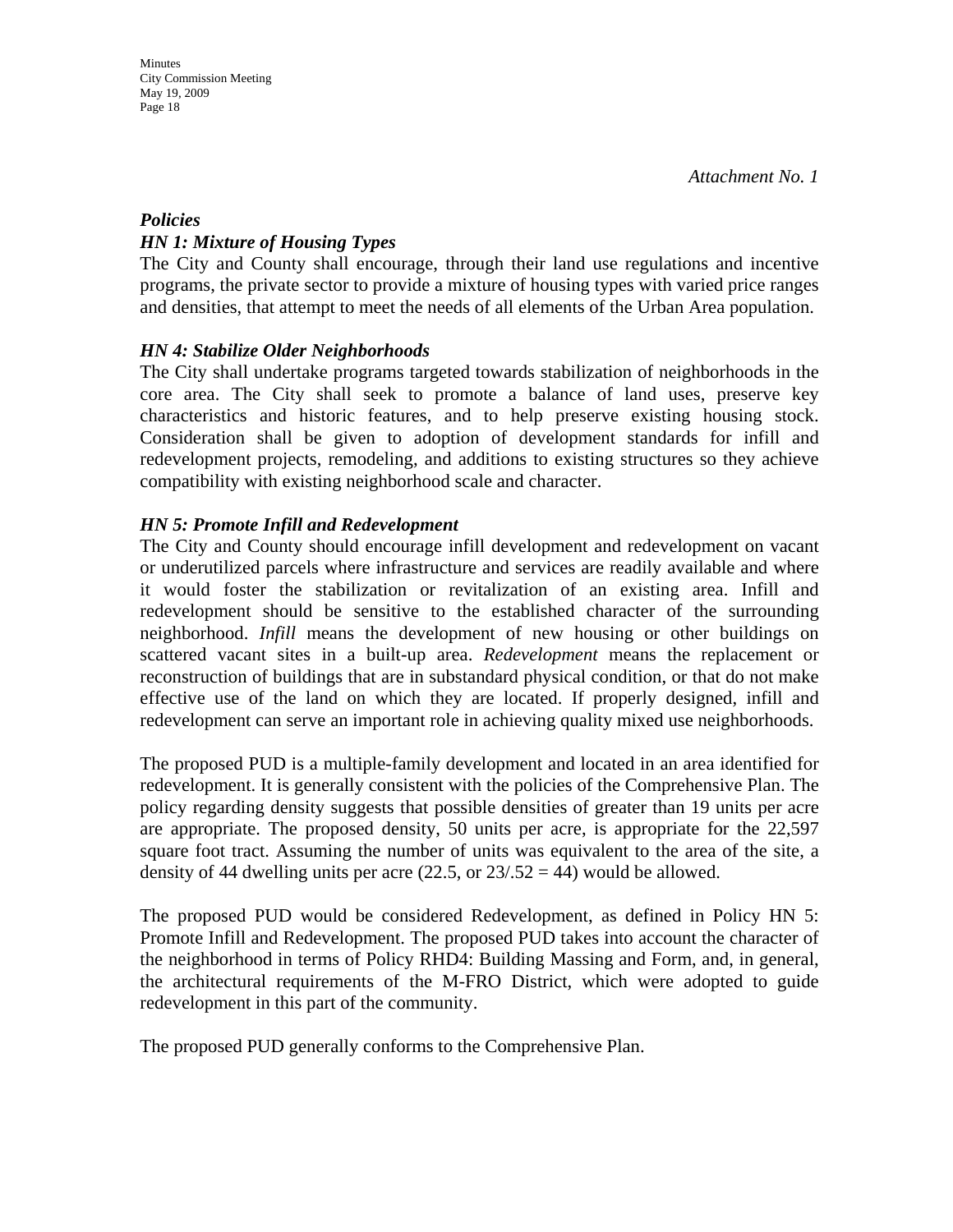#### **8. ZONING HISTORY AND LENGTH OF TIME VACANT AS ZONED:**

1926-1965 - B, Second Dwelling House District 1965-1969 - B-1, Multiple family Dwelling District 1969-1987 - R-3, Multiple-Family Residential District 1987- 2003 - R-M, Four-Family Residential District October 21, 2003- Present – R-3/M-FRO District

Note: The M-FRO District was amended effective October 11, 2005, Ordinance No. 6499.

The existing apartment building at 1029 Vattier Street was built in 2004. The existing single-family dwelling was built in 1915.

**9. CONSISTENCY WITH INTENT AND PURPOSE OF THE ZONING ORDINANCE:** The intent and purpose of the Zoning Regulations is to protect the public health, safety, and general welfare; regulate the use of land and buildings within zoning districts to assure compatibility; and to protect property values. The proposed PUD is located in the R-3/M-FRO District. Specific provisions of the Zoning Regulations with which the proposed PUD does not comply are noted in bold text.

Land use and structures within a Planned Unit Development District which, when approved by the Planning Board and Governing Body, may differ in one or more respects from the regulations that are applicable in any other zoning district. The objectives of a Planned Unit Development District shall be to promote progressive development of land and construction by encouraging Planned Unit Developments (PUD's) to achieve: a maximum choice of living environments by allowing a variety of housing and building types; a more useful pattern of open space and recreation areas and, if permitted as part of the project, more convenience in the location of commercial uses and services; a development pattern which preserves and utilizes natural topography and geologic features, scenic vistas, trees and other vegetation, and prevents the disruption of natural drainage patterns; a more efficient use of land than is generally achieved through conventional development; a development pattern in harmony with land use density, transportation facilities, and community facilities; an environment which provides safe, clean, convenient and necessary residential, commercial, and industrial facilities which will afford greater opportunities for better housing, recreation, shops and industrial plants for all citizens of the community; a development plan which suits the specific needs of the site and takes into account the unique conditions of the property which may require changes of conventional bulk regulations, lot layout, or density; or results in a project that provides greater public benefit than would be provided under conventional zoning; and, a mixture of compatible uses which might not otherwise be permitted in a single district, or which may restrict the range of land uses more than in a single district.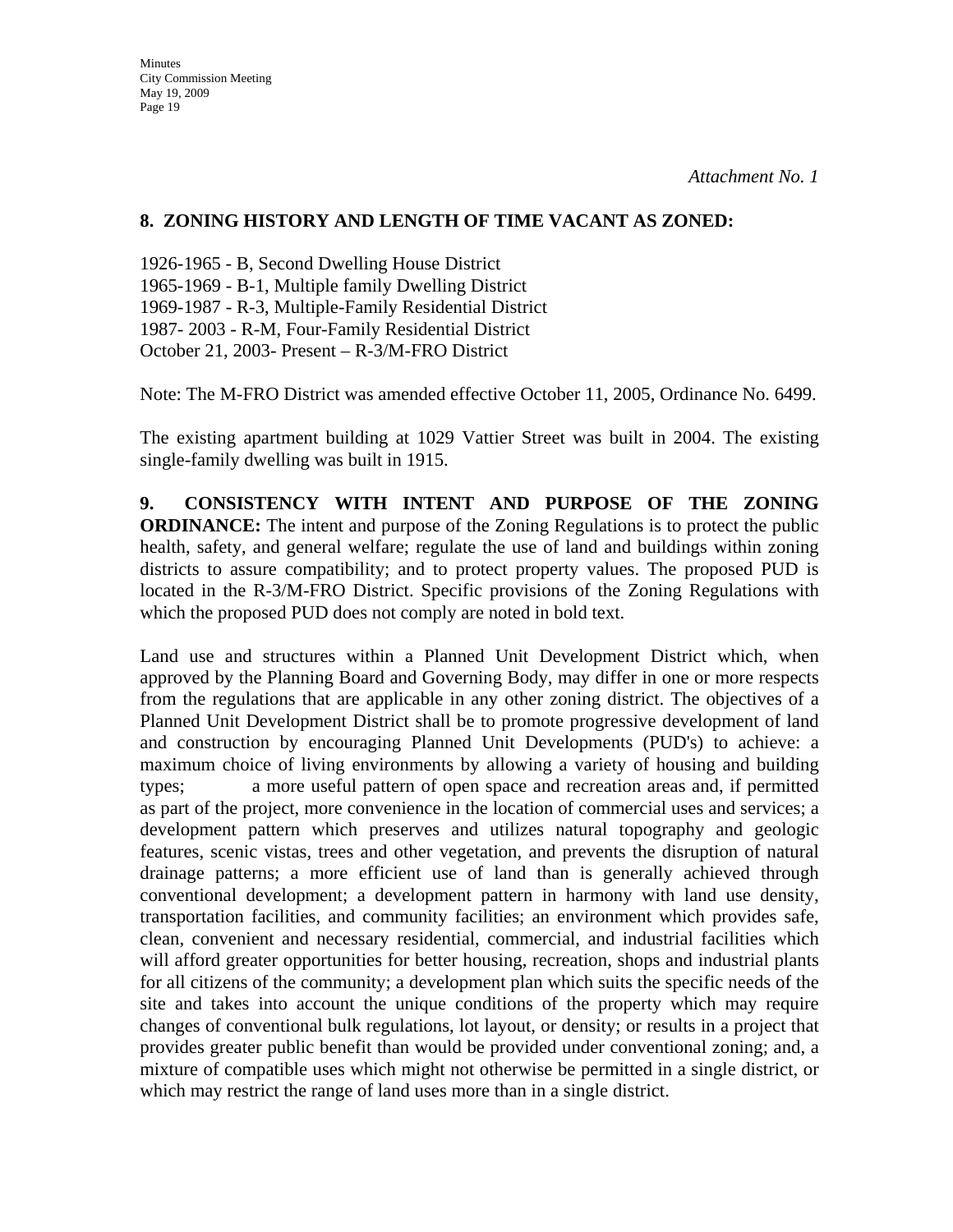#### *Attachment No. 1*

The current R-3 District is designed to provide for multiple-family development at a density no greater than one (1) dwelling unit per 1,000 square feet. The M-FRO, Multi-Family Redevelopment Overlay is designed to ensure that multiple-family infill development is functionally integrated into surrounding areas and compatible with the traditional character of the older neighborhoods of Manhattan. The intent is to provide a framework within which higher density housing can be built, while being sensitive to surrounding neighborhoods and the public streetscape with regard to design and site layout. The M-FRO is used in conjunction with the underlying R-3, Multiple-Family Residential District. (Note: The definitions pursuant to Section 4-112 (G) shall apply to the M-FRO District.)

Applicable provisions of the R-3, Multiple-Family Residential District, with which the proposed PUD is inconsistent:

**Section 4-106 (C) Lot Size Requirements (1) Minimum lot area (d) Multiple-family dwellings: 1,000 square feet per family, but not less than 6,000 square feet.** The proposed PUD has 26 dwelling units, which means a minimum lot area of 26,000 square feet (.60 acres) is required. The proposed PUD is on a 22,597 square foot (.52 acre) tract of land. The proposed PUD is 3,403 square feet less in area than required by the R-3 District. The proposed PUD exceeds the minimum lot area requirement and does not meet the requirements of the R-3 District. However, the PUD process provides for both flexibility and balance, a 3,403 square foot difference is not an unreasonable difference in lot area when certain factors are considered: The proposed PUD can accommodate the proposed density, off-street parking and is generally compatible with the neighborhood and meets front yard requirements; and, while the side yard is less than the minimum six foot setback requirement, the additional foot of encroachment is roof overhang, which has minimal impact on adjacent property to the east.

Applicable provisions of the M-FRO District, with which the proposed PUD is inconsistent:

**Section 4-112 (D) Bulk Regulations (2) (b) Minimum side yard (1): 6 feet.** The site is a corner lot with side yards along the south and east portions of the site. The existing and proposed south side yard setbacks are approximately 25 feet and 19 feet, respectively. The proposed east side yard is five feet. While the side yard is less than the minimum six foot setback requirement, the additional one foot of encroachment is roof overhang, which has minimal impact on adjacent property to the east. Additionally, the roof eave encroachment is approximately 28 feet above grade. The building wall meets the six foot setback.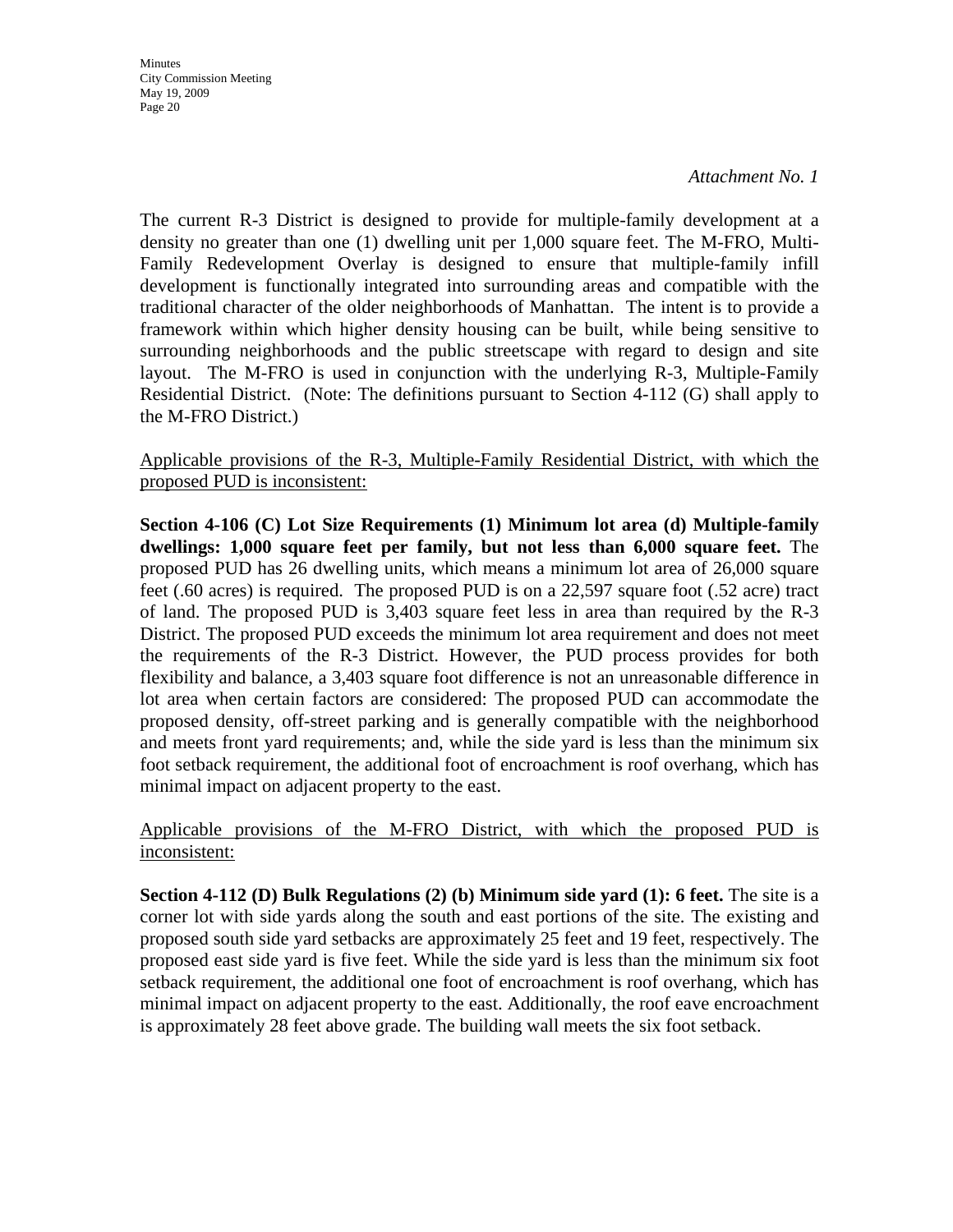*Attachment No. 1* 

**Section 4-112 (F) Compatibility Standards (1) Site Design Standards (a) Driveways and Curb Cuts (5): A driveway leading from a street towards a residential building shall be offset entirely to one side of the residential building, so as not to terminate in front of the façade that faces towards the street, unless it terminates into an attached garage.** The existing driveway is to the side of the existing building at 1029 Vattier Street and will remain in its current location. Not being offset is a function of the existing improvements to the west, the existing driveway and apartment building.

**Section 4-112 (F) Compatibility Standards (2) Building Design Standards (a) Building Exterior: Design elements, such as variation in massing, use of architectural features, and changes in color, texture, and material, shall be utilized to break up wall surfaces, establish visual interest and accentuate individual dwelling units.** The proposed building provides visual interest by incorporating varying building materials, a porch and material details and a gable roof along the Vattier Street building façade. While not meeting the literal requirement for an additional architectural element, such as a second gable, the materials and window highlights add architectural interest, consistent with the existing building fronting on N.  $11<sup>th</sup>$  Street, which was constructed prior to the current M-FRO District requirements.

**Section 4-112 (F) Compatibility Standards (2) Building Design Standards (f) Building Entrances: There shall be at least one common entrance that provides access to at least half of all first story dwelling units, or direct entrances to at least half of all first story dwelling units, or, a combination of common entrances and direct entrances to at least half of all first story dwelling units, such entrance(s) being located on a street facing façade. Such entrance(s) shall provide direct pedestrian sidewalk connection(s) to the public sidewalk or, if no public sidewalk exists, to the public street.** A common entrance to half the units on the street facing façade is not provided. A porch adds a design feature to one unit and a sidewalk extends from the public sidewalk on Vattier Street to the front of the building leading to the rear units. Certain features of the new development portion of the site appear to restrict the design intent. The proposed site is 50 feet in width, which restricts the access, as well as existing improvements to the west. Existing improvements include the access driveway and the existing apartment building. In order that all of the requirements of the current M-FRO District are met, the building would need to be redesigned or existing improvements would have to be altered. Either option is an impractical solution. Additionally, the building generally meets the current M-FRO requirements. It also matches the existing building. The site landscaping will be upgraded as well. While this specific standard is not met, overall the building's character is consistent with the M-FRO District.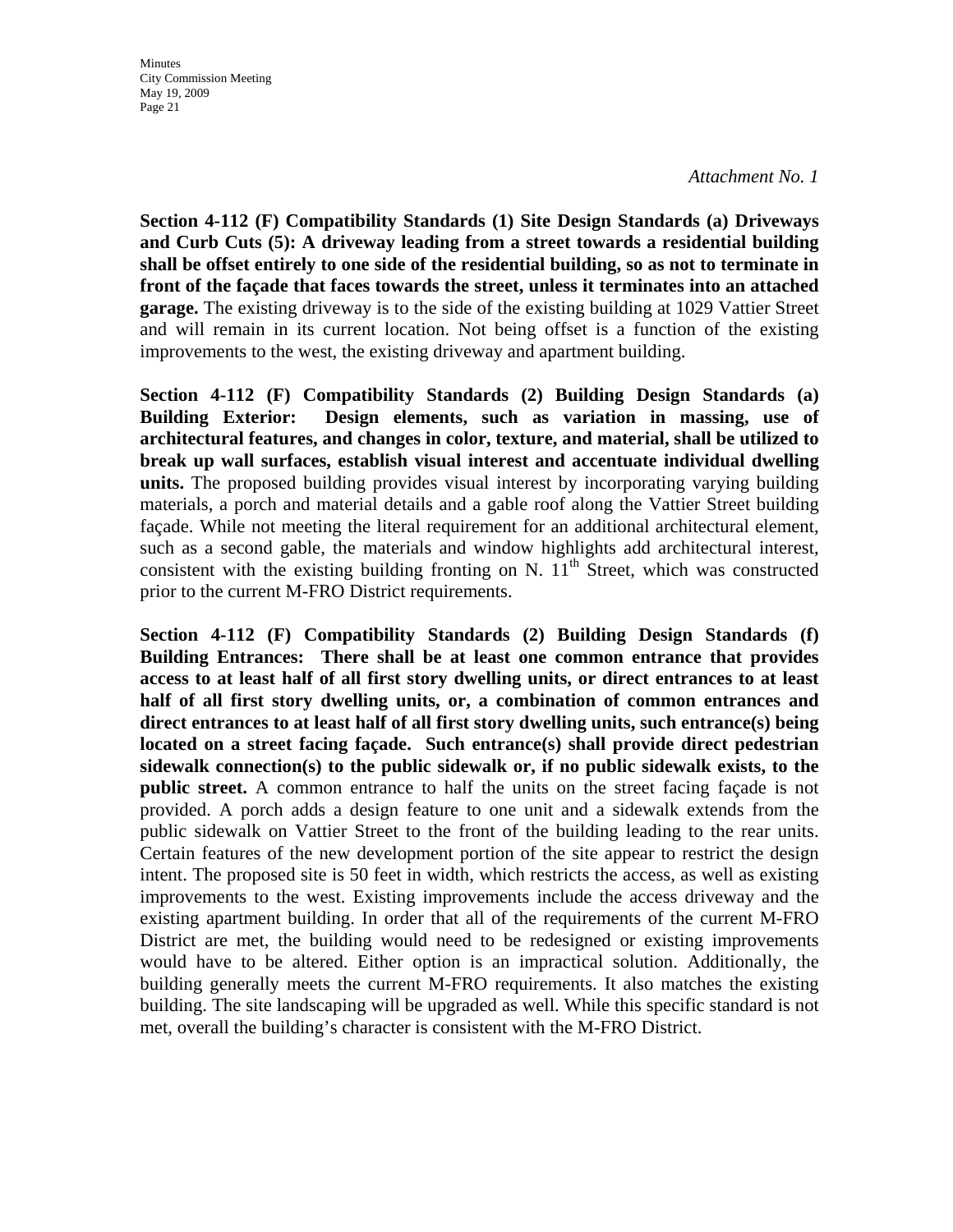#### Overall Intent

The proposed PUD offers modern one-bedroom living units not normally found in the surrounding neighborhood, with a development pattern and density generally consistent with the ongoing redevelopment in the neighborhood. The proposed density is greater than other newer and recent construction constructed as permitted uses under R-3/M-FRO requirements because minimum lot area is not met. In this instance, the increase in dwelling units is minimal. The objectives of the PUD regulations are intended to provide flexibility and promote progressive development. The proposed PUD is generally in harmony with the neighborhood in which it is proposed. The building is generally compatible with M-FRO District requirements as outlined above.

**10. RELATIVE GAIN TO THE PUBLIC HEALTH, SAFETY AND WELFARE THAT DENIAL OF THE REQUEST WOULD ACCOMPLISH, COMPARED WITH THE HARDSHIP IMPOSED UPON THE INDIVIDUAL OWNER:** Denial of the request would not be a gain to the public because minimal impact on the public is expected as a result of traffic or storm water. It appears there may be a hardship on the owner if the rezoning is denied due to no relative gain to the public that denial would accomplish

**11. ADEQUACY OF PUBLIC FACILITIES AND SERVICES:** Public utilities are adequate. The increase in density is consistent with the sanitary sewer parameters that were considered when the M-FRO District was originally considered. Adequacy of fire flows for firefighting capacity should be determined (see City's Principal Civil Engineer's memo.)

# **12. OTHER APPLICABLE FACTORS:** None.

**13. STAFF COMMENTS AND RECOMMENDATION:** City Administration recommends approval of the proposed rezoning of Willie's Villas from R-3, Multiple-Family Residential District with M-FRO, Multi-Family Redevelopment Overlay District, to PUD, Residential Planned Unit Development District, based on the findings in the Staff Report, with the following conditions of approval:

- 1. The Permitted Use shall include an existing residential multiple-family dwelling unit consisting of twelve (12) one-bedroom dwelling units and two (2), two-bedroom dwelling units, and a proposed multiple-family dwelling unit consisting of twelve (12) one-bedroom units.
- 2. Landscaping and irrigation shall be provided pursuant to a Landscaping Performance Agreement between the City and the owner, which shall be entered into prior to issuance of a building permit.